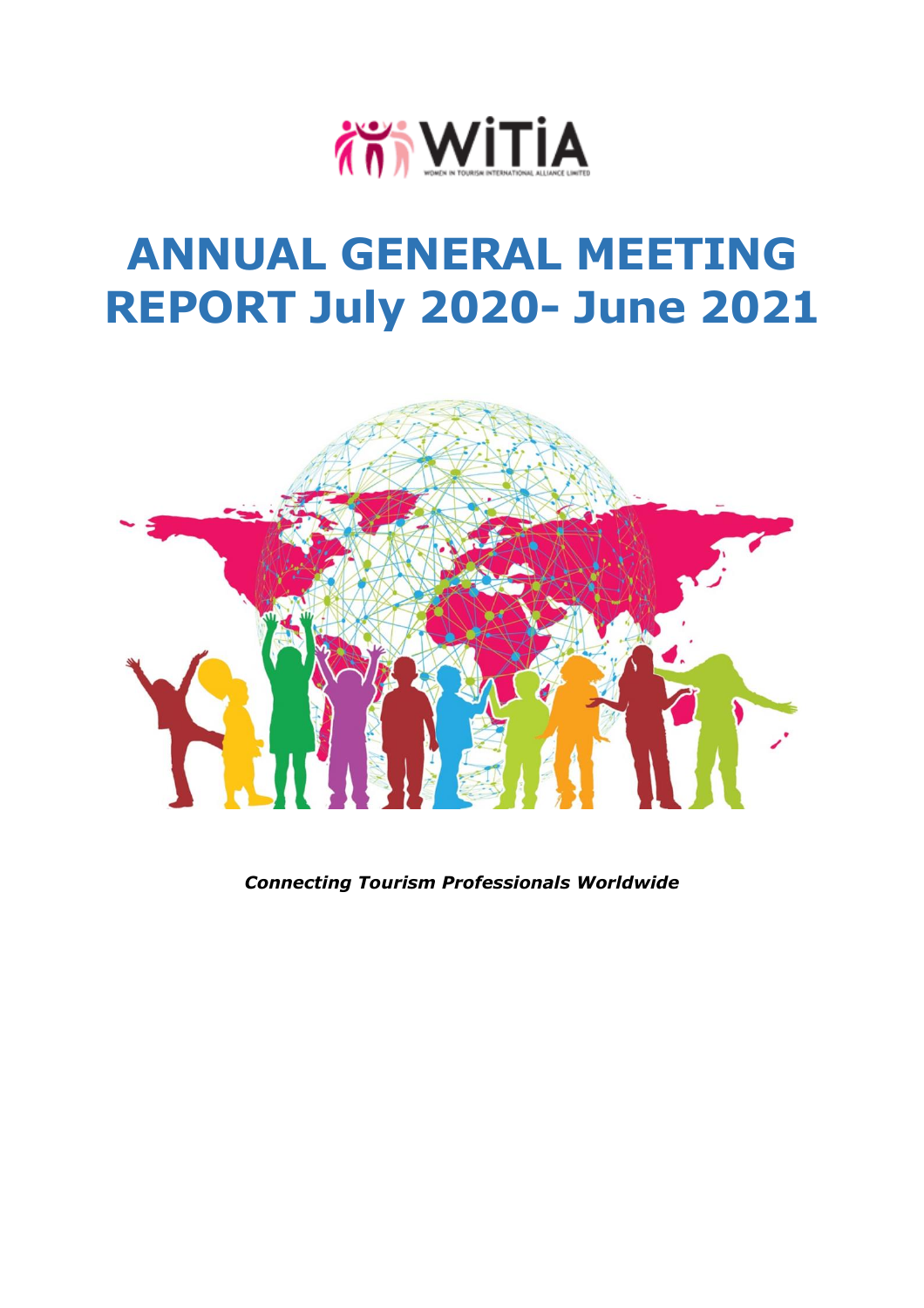## **THANK YOU TO OUR**

## **MAJOR SPONSOR AND GLOBAL PARTNERS**

## **FOR YOUR SUPPORT**























the ers B absolute beachfront holiday apartments

www.thebreakers.com.au



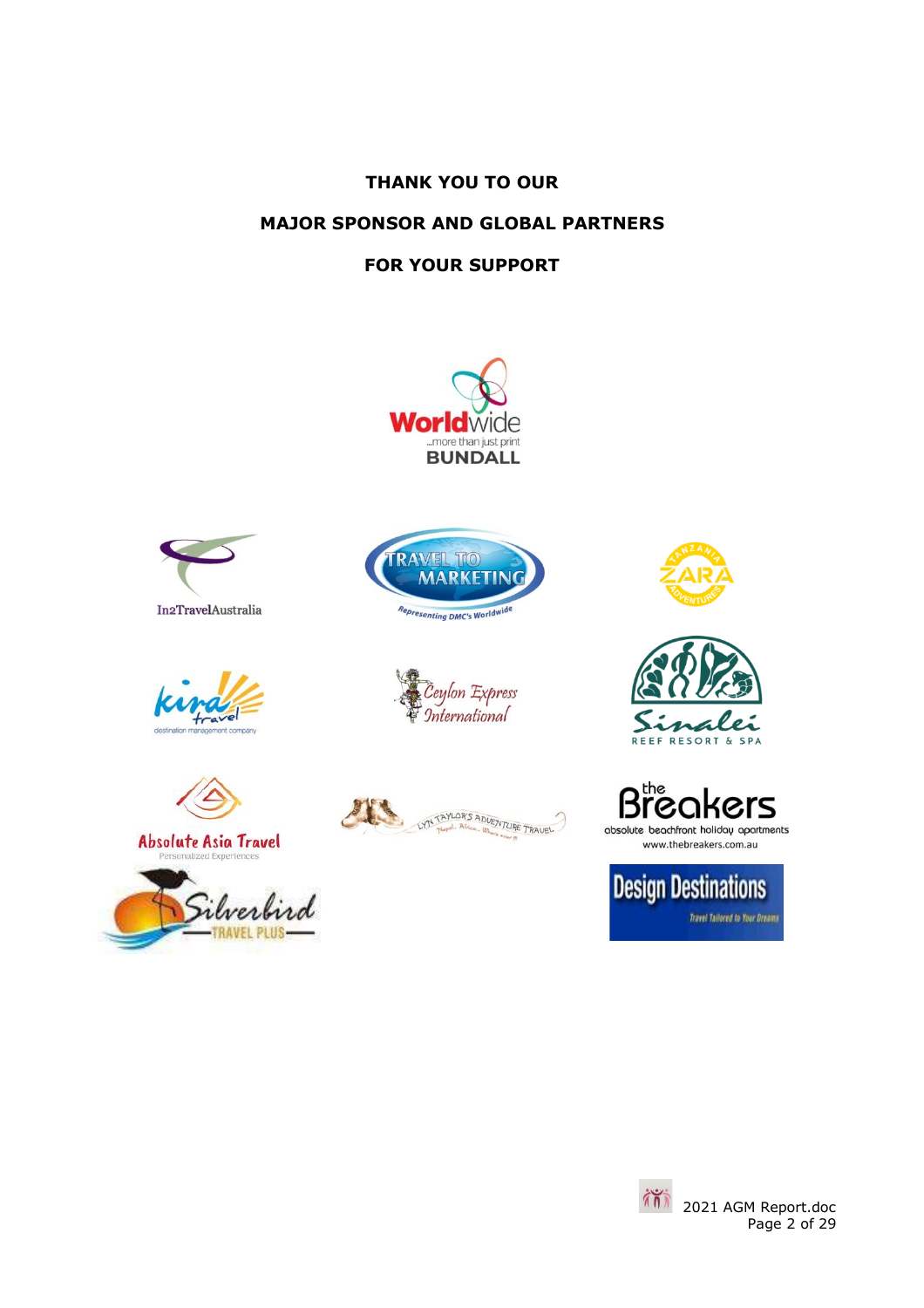# **TABLE OF CONTENTS**

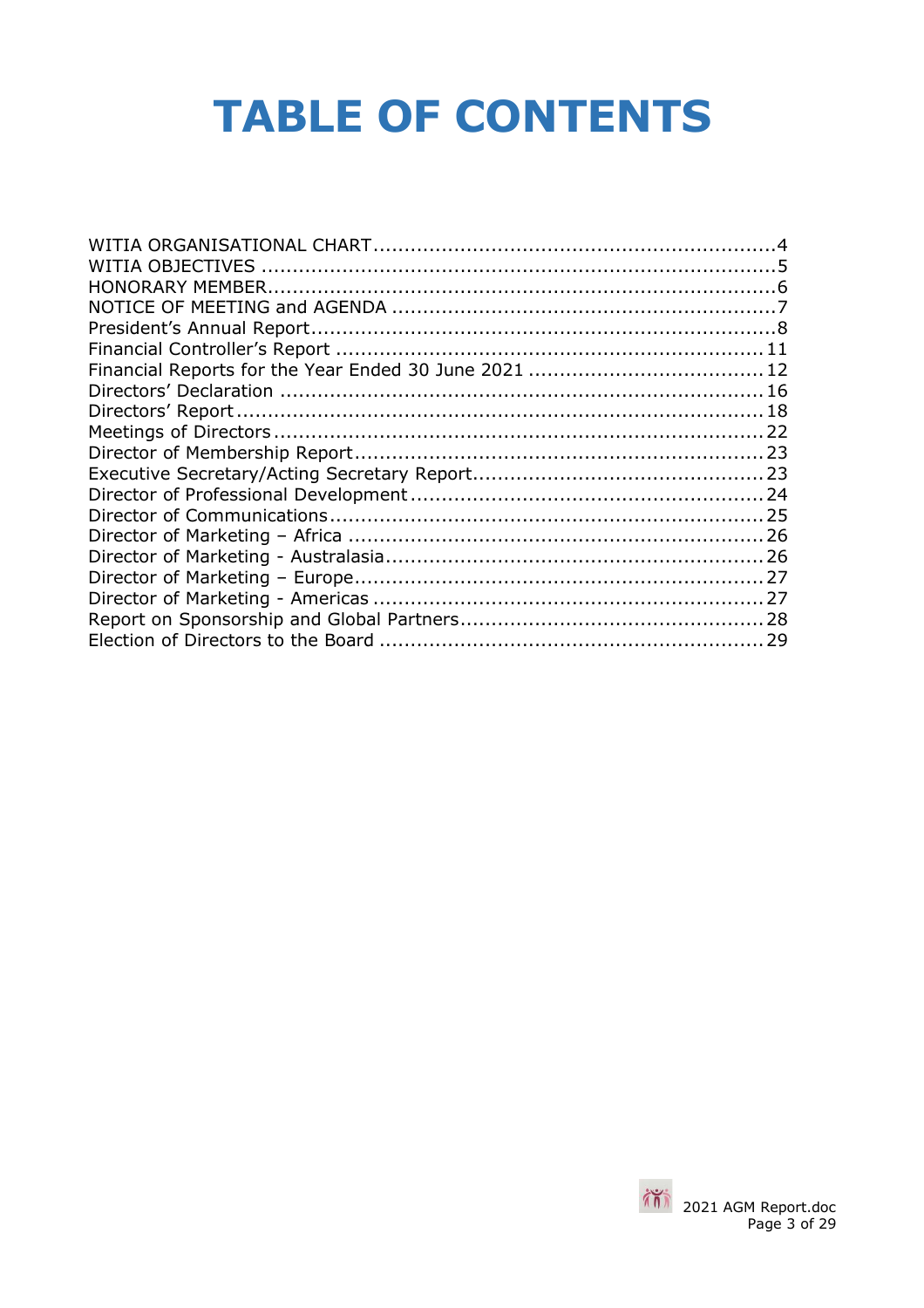#### <span id="page-3-0"></span>**WITIA ORGANISATIONAL CHART**



## **CONNECT WITH US ON**



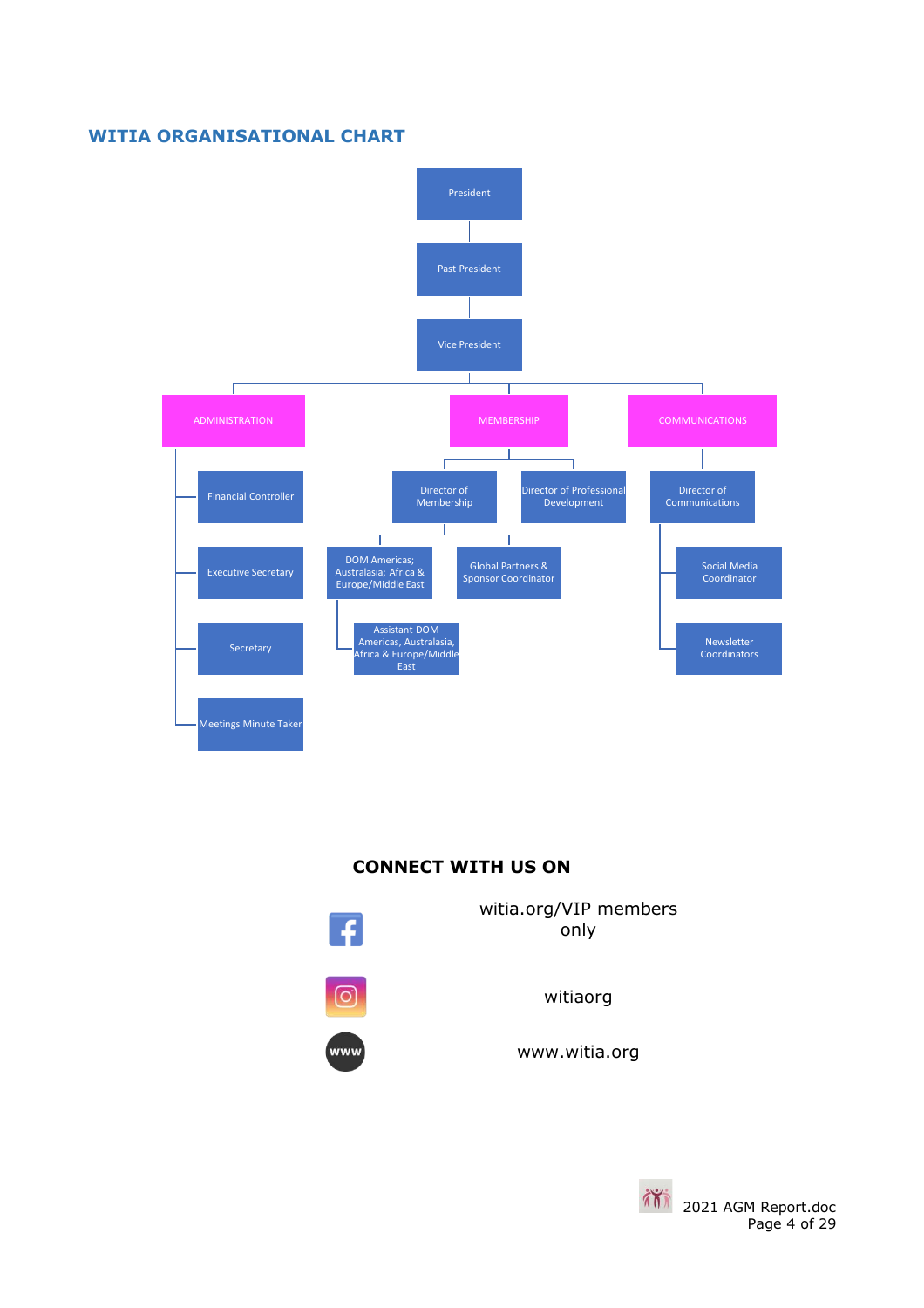## <span id="page-4-0"></span>**WITIA OBJECTIVES**

The objectives of the Alliance are to:

- be a representative body of women in the Industry on an international level.
- affiliate with Industry based Individuals, Clubs or Organizations focusing on networking throughout the world.
- work for harmonious relations within the Industry both nationally and internationally.
- combat racism and discrimination by promoting peace, cultural understanding, and protection of our planet's natural resources.
- work for the improvement in the status of women in the Industry and general community.
- act in concert with other Industry organisations on issues affecting members of the Alliance.
- foster and encourage international friendships, mutual understanding and better social relationships between its members worldwide.
- promote business relationships between members, the travel and tourism organisations they represent, and the travelling public.
- support charitable causes devoted to the care and safety of women and children worldwide.
- provide invaluable and indefinable support to our members as the need arises.
- raise moneys and funds for the support and assistance when necessary for Alliance members.
- assist, educate, and develop young people in the Industry.

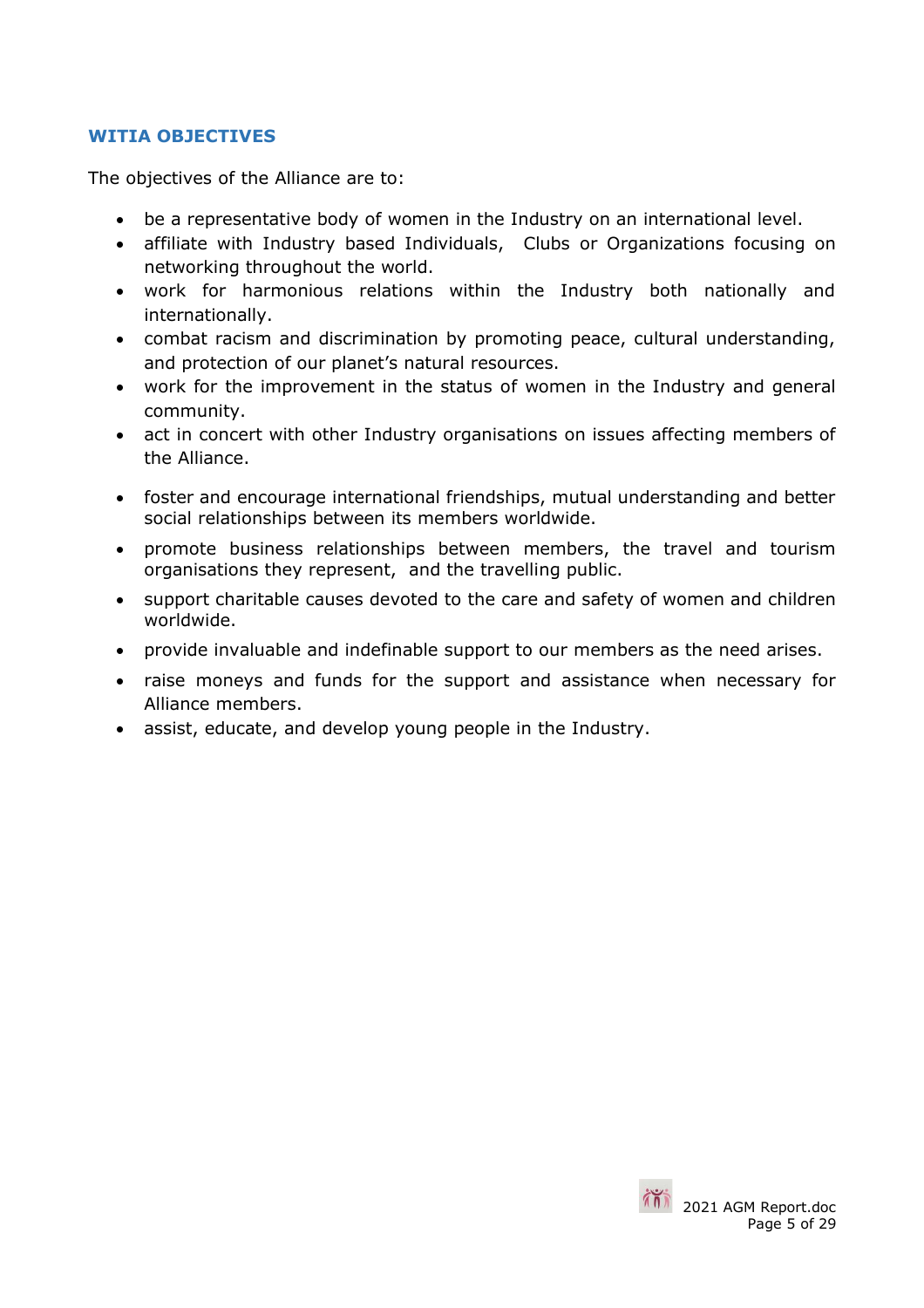## <span id="page-5-0"></span>**HONORARY MEMBER**

## **FOUNDATION OF GOODNESS Kushil Gunasekera**

## **WITIA'S First Honorary Member**



Mr. Kushil Gunasekera, founder and trustee of the Foundation of Goodness in the village of Seenigama in southwest Sri Lanka, was awarded WITIA's first Honorary Membership in 2015.

Kushil came to WITIA's attention during the 2014 Educational to Sri Lanka. Varini de Silva of Ceylon Express International, our Educational host, knew Kushil and the life-changing work of his foundation, and set up a tour of his facility.

While the aims of the Foundation of Goodness dovetail with WITIA's mission to support causes that offer care and protection to women and children, Educational participants were blown away by Kushil's

enthusiasm and the extent to which one person's determination and commitment could make so great a difference to so many people.

What began with the devastation that washed over Sri Lanka from the 2004 Indian Ocean tsunami (Sri Lanka lost 50,000 confirmed dead, with many more missing) has blossomed into opportunities for people of all ages: schooling from pre-school to adult education; occupational training in fields such as programming, electrical maintenance and tailoring; employment in back office information sourcing centres set up at the Foundation for international companies; English and Tamil language classes; free medical, dental and mental health care; environmental protection; sports/tourism training and more.

All this from a man born into a well-to-do family who could simply have made a donation and gone on with his life. Instead, he rolled up his sleeves, reached out to others, collaborated and networked.

Kushil's and the Foundation's amazing work continues today.

Follow his work on **FoundationofGoodness** 



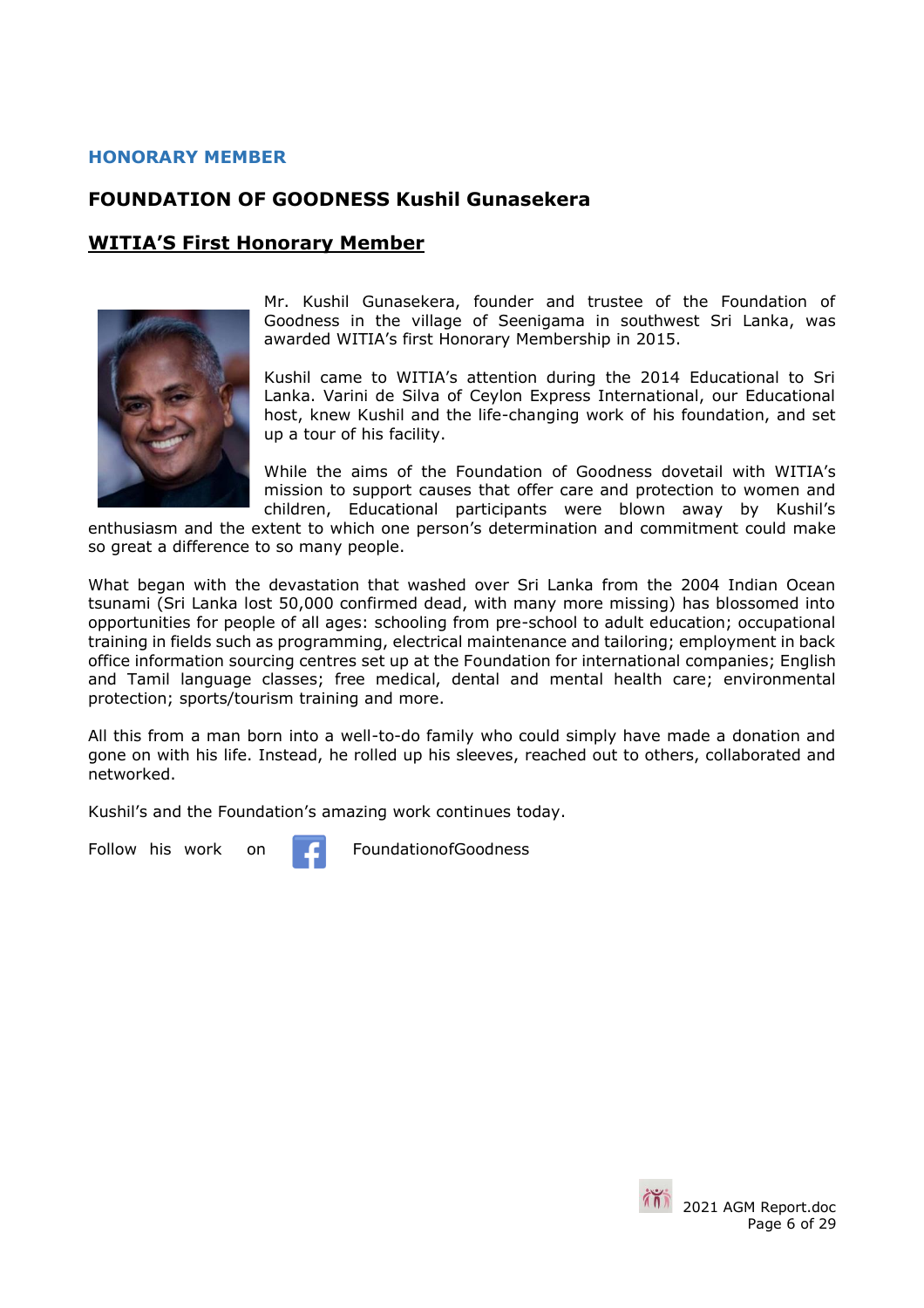## <span id="page-6-0"></span>**NOTICE OF MEETING and AGENDA**

To be held on Friday 8 October 2021 or Saturday 9 October 2021 depending on your timezone. The AGM will be held online via Zoom.

| 12.00hrs              | USA, Hawaiian-Aleutian Time (HAT)   |
|-----------------------|-------------------------------------|
| 14.00hrs              | North America, West Coast (PST)     |
| 15.00hrs              | North America, Mountain Time (MST)  |
| 16.00hrs              | North America, Central Time (CST)   |
| 17.00hrs              | North America, Eastern Time (EST)   |
| 8 October 21,00hrs    | Accra, Ghana (GMT)                  |
| 23.00hrs              | Italy - Central European Time (CET) |
| 8 October<br>24.00hrs | Nairobi, Kenya (EAT)                |
|                       |                                     |
| 9 October 03.00hrs    | Paro, Bhutan (BST)                  |
| 9 October 05.00hrs    | Beijing, China (CST)                |
| 07.00hrs              | <b>Brisbane AEST</b>                |
| 08.00hrs              | Sydney AEDT                         |
|                       |                                     |

| 1  | Call to Order and Welcome<br>Chairperson           |                             |
|----|----------------------------------------------------|-----------------------------|
| 2  | Housekeeping Items                                 | Chairperson                 |
| 3  | Introductions                                      | Chairperson                 |
| 4  | Apologies and Proxies                              | <b>Executive Secretary</b>  |
| 5  | Quorum                                             | <b>Executive Secretary</b>  |
| 6  | Minutes of AGM 2020 as circulated                  | <b>Executive Secretary</b>  |
| 7  | Amendments and/or Acceptance of<br><b>AGM 2020</b> | <b>Executive Secretary</b>  |
| 8  | <b>Business Arising from The Minutes</b>           | <b>Executive Secretary</b>  |
| 9  | President's Report                                 | President                   |
| 10 | Financial Controller's Report                      | <b>Financial Controller</b> |
| 11 | Auditor's Review & Update                          | <b>Executive Secretary</b>  |
| 12 | Directors' Reports - Taken as Read                 | Refer to AGM booklet        |
| 13 | Election of Directors to the Board                 | Chairperson                 |
| 14 | Close of Official AGM                              | Chairperson                 |
| 15 | <b>General Business Session</b>                    | Chairperson                 |
|    | Open Discussion                                    |                             |
| 16 | <b>Close of General Business Session</b>           | Chairperson                 |

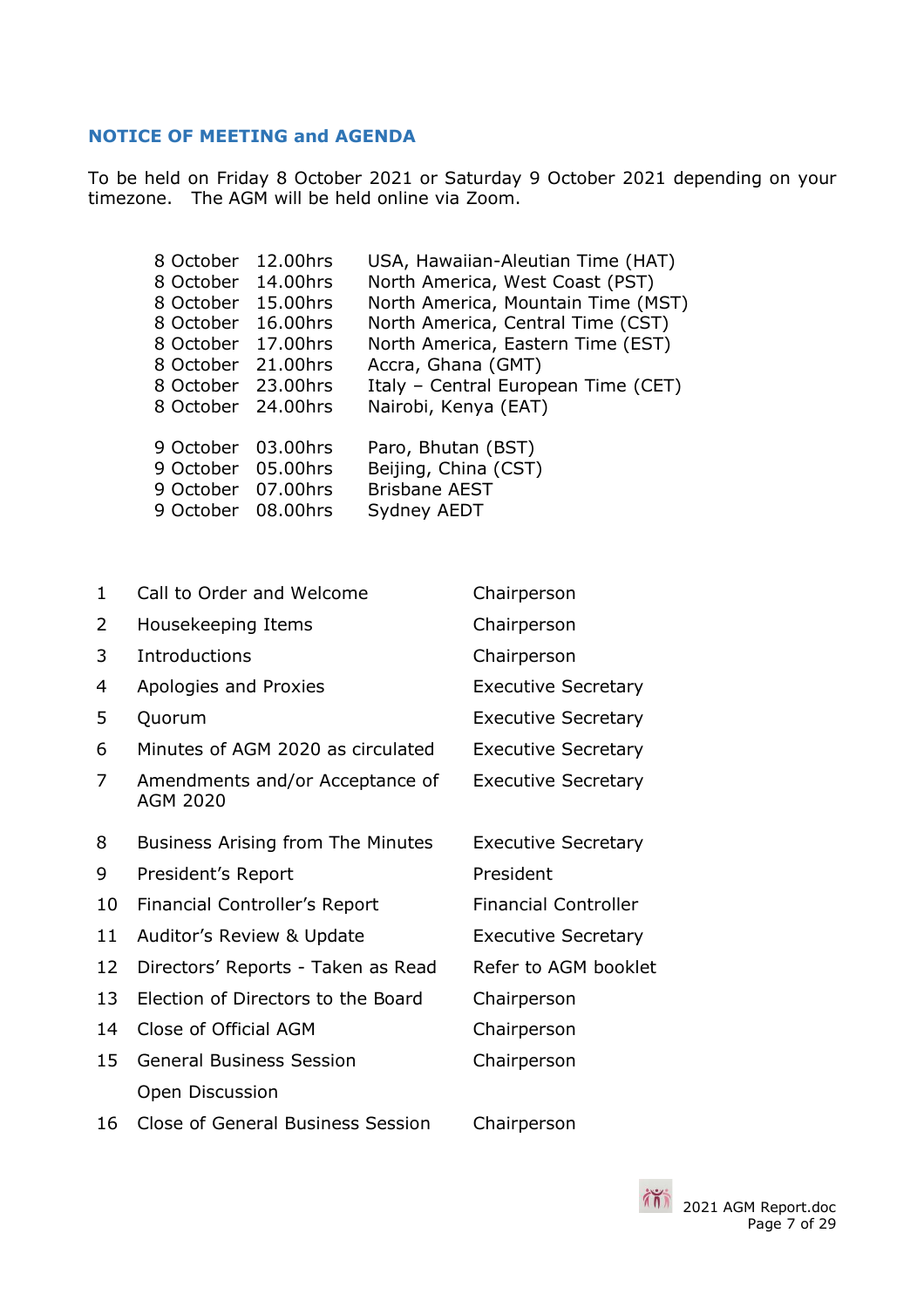## <span id="page-7-0"></span>**President's Annual Report**

## **JULY 2020 – JUNE 2021**

This is my third Annual Report, as President. I would sincerely like to thank the board and WITIA members who have assisted me throughout the past year. For eighteen months, COVID-19 has caused massive loss of life and livelihoods. The travel industry continues to feel the effects and it will take some time to recover. However there has been remarkable resilience shown by many, which is a reflection of the caliber and resourcefulness of the people within our industry.

At the time of writing my AGM report, I received the distressing news that WITIA members Mary & Bill Harrop, from Bill Harrop's Original Balloon Safaris in South Africa, had both succumbed to the Coronavirus. Mary passed on 26 June 2021 and Bill 4 July 2021. Mary and Bill had been WITIA members since 2015. They attended WITIA's educational in Tasmania and are well known to many of our members as part of previous travel and networking groups. I know the loss of Mary and Bill will be felt by the many WITIA members who knew them. May the memories of their wonderful personalities and many contributions to the tourism industry be celebrated by all.

#### Membership:

This past 18 months COVID-19 has impacted most people and businesses throughout the world. It has also become increasingly challenging to recruit new members. In June 2020, the Board decided to offer a special promotion for the month of July where the initial joining fee would be waived for all new members and lapsed members who would like to re-join WITIA. The recruitment drive was successful, resulting in seventeen new members, of which twelve were new members and five were lapsed members.

In 2020/ 2021 coronavirus has also affected member renewals. Some members experienced loss of employment and financial hardship, impacting on their ability to be able to renew their membership. Several WITIA members volunteered to offer a to assist a number of members in need, by paying their renewals. WITIA compiled a listing of seven criteria, of which members needed to qualify for at least three, to be offered this assistance. There were twenty-two members who received a sponsored renewal payment.

After last year's AGM, WITIA member Bart Lynn recommended some outstanding ideas to the Board on how to "Jump start WITIA and its membership" in particular a marketing strategy to generate new members. WITIA's Vice President Joyce Kienji has formed a sub-committee of the Director of Membership and the Directors of Marketing, to work on the concept. This sub-committee felt the proposal may be more beneficial to introduce region by region, as some regions are more optimistic about going forward post Covid-19. It was decided the first region to trial the program would be in the USA.

In April 2021, WITIA's Gold Sponsor, Eileen Mellor digitalized WITIA's Membership certificates. WITIA member Marjorie Laflin has kindly volunteered to personalise and

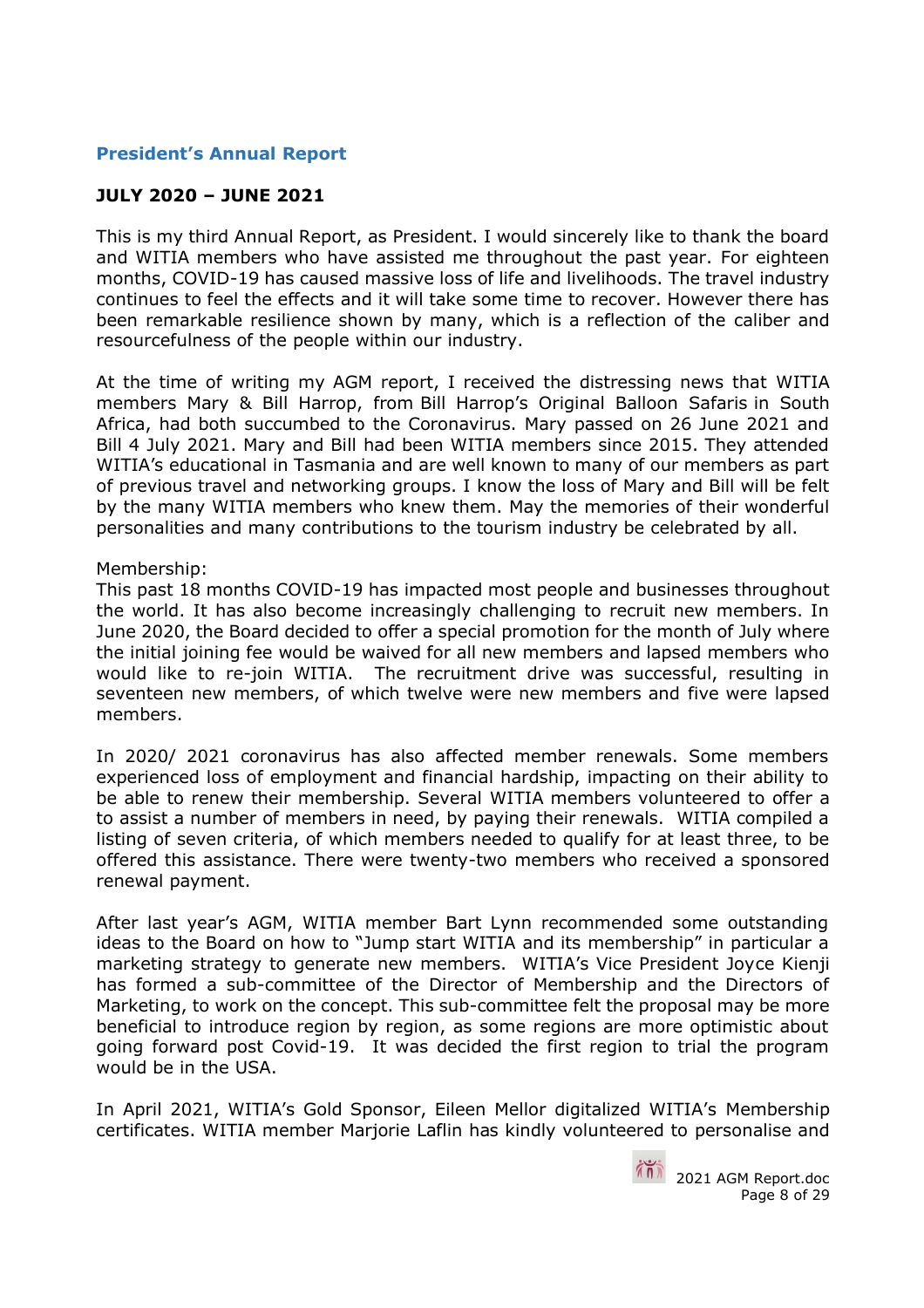email the certificates to members. The distribution of the certificates will commence soon, members are encouraged to print and display their WITIA certificates.

In the next year, I encourage every member to introduce at least one new member into our organisation. More members will assist our network to operate even more effectively. Please reach out to your colleagues and other travel professionals and introduce them to WITIA.

#### Member networking:

Throughout the 2020/2021 reporting period the WITIA Board facilitated strategies to assist members during the ongoing Covid-19 pandemic. We focussed on building our social media and online presence to provide our members with more networking benefits.

WITIA continued to organise "Hand of Friendship" virtual member zoom meetings regularly throughout 2020/2021. During the meetings we discussed ways members could support each other and also learnt how members are coping during the covid-19 crisis. Topics discussed during the sessions included: Ideas to help your business or personally during the current crisis; Ideas to Generate Business from your Domestic Market: What direction would you like WITIA to go in the future?; Using technology; Travel bookings…going forward; Share one or two goals for your business for 2021; How are you staying connected?; Our WITIA website – your thoughts; and Getting the most out of your WITIA membership.

During the first week of December WITIA held a special Virtual High Tea celebration for our end of year member zoom meeting. Participants tied a pink ribbon onto a cup, glass or mug and were encouraged to include a traditional snack or dish from their country. Some members featured a virtual background of their favourite place or dressed up in their national costume. It was a wonderful way to connect and learn more about other WITIA members.

Recently WITIA launched virtual FAM presentations during selected Hand of Friendship meetings. In early May, Cindy Passannante, Director of Marketing Americas provided a motivating summary on The Seven Wonders of Oregon. At the subsequent zoom meeting Dr Mahmood Poonja of Bestway Tours & Safaris presented a fascinating overview on tours to World Heritage Sites. Our most recent virtual FAM topic was 'Welcome to Country - Art, Land & Culture' a focus on Aboriginal experiences across Australia, which was provided by Caroline Densley of Diverse Travel. Thank you to our wonderful members who have provided presentations, these have enriched our zoom meetings.

We intend to regularly include member virtual FAM presentations during Hand of friendship zoom meetings. WITIA will continue to hold the Hand of Friendship virtual meetings every three weeks for the remainder of 2021 and next year, the meetings will be on a monthly basis. We hope members continue to take the opportunity to connect with their peers, share their experiences and exchange ideas on how to kickstart their business.

The WITIA social media committee maintains two Facebook accounts. One is an industry open Facebook page and the second is for members only. It is a great tool

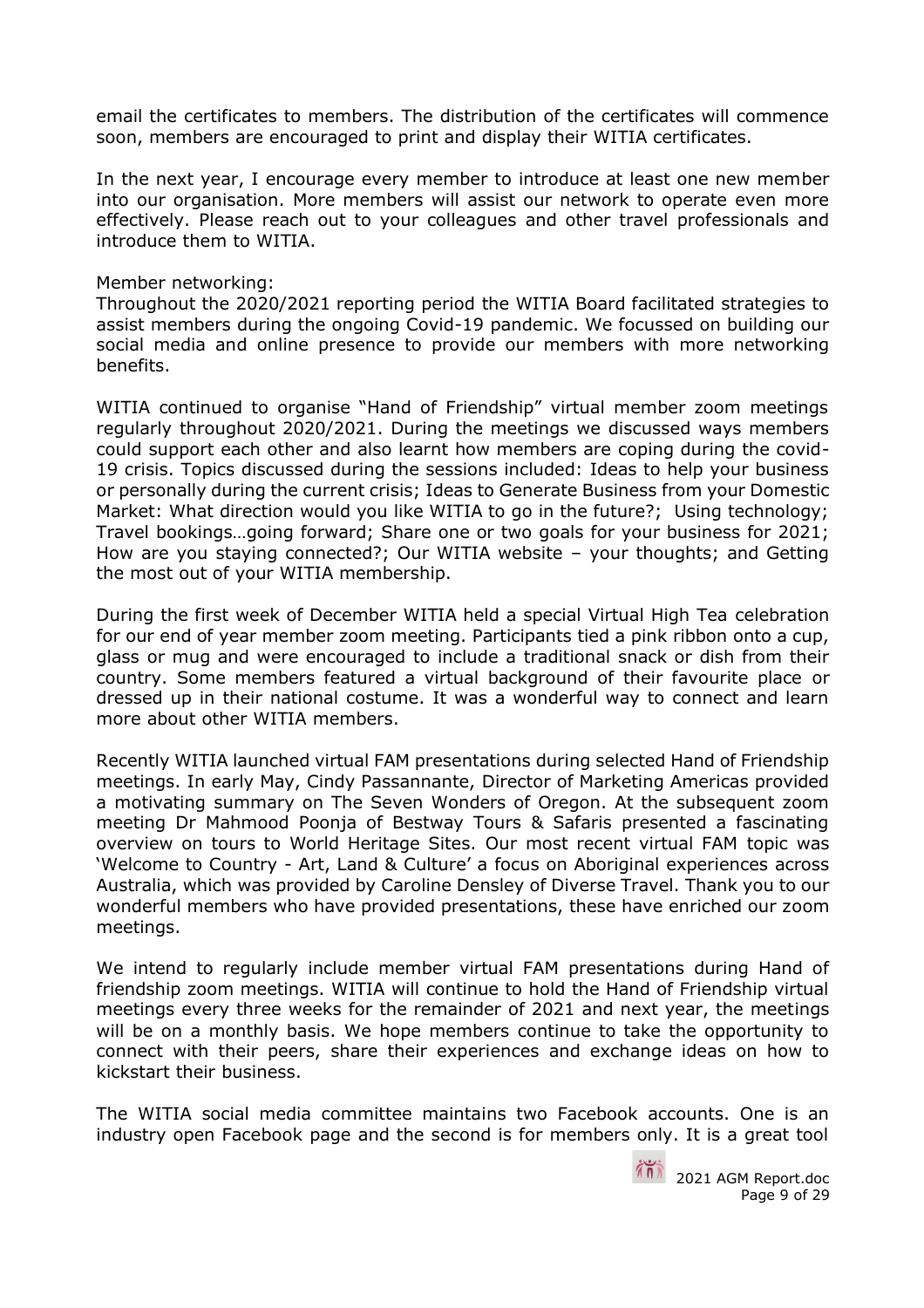to share ideas and connect with WITIA members. The WITIA VIP Facebook group provides support, information and updates on our organization. I encourage you to join the WITIA VIP Facebook group and become active in our online community. WITIA.

## Educational to Vietnam:

As the Coronavirus spread globally and severe restrictions were placed on travel, our Vietnam Educational co-ordinator Varini de Silva, recommended that WITIA's Educational scheduled for September 2020 be postponed to a future date. The WITIA Board decided to postpone the tour until 2021, however because there is still a lot of uncertainty with covid-19, rescheduling this year was still not possible. New dates for WITIA's postponed Educational are yet to be determined.

Our Alliance would not be as strong as it is without the commitment of the small group of industry professionals whom we have on the WITIA Board. I would like to thank the board and committee members for their support and for the many hours they have contributed to WITIA in the past year.

I would also like to acknowledge several WITIA members who are not on the Board, who have provided extra assistance to our organisation. Beryl Ley, WITIA Founding Director, has been taking and preparing the minutes for most of our Board meetings. Beverley Auerbach, another Founding Director of WITIA, has continued to compile and edit WITIA WORKS. Foundation Member, Beth Ringhofer compiles and edits our other publication WITIA NETWORKS!. I would like to express my gratitude to these ladies for their continued support and assistance in volunteering their time and expertise to our organisation.

Throughout the 2020/2021 reporting period, WITIA's Board concentrated on initiatives to retain members. Our focus was to bring together members for professional and personal growth and support our members through the upheaval and uncertainty caused during the coronavirus pandemic. Looking forward, the WITIA Board is working on an upgrade our membership system, website and communications.

I hereby submit my report.

*Leah Gage*  President

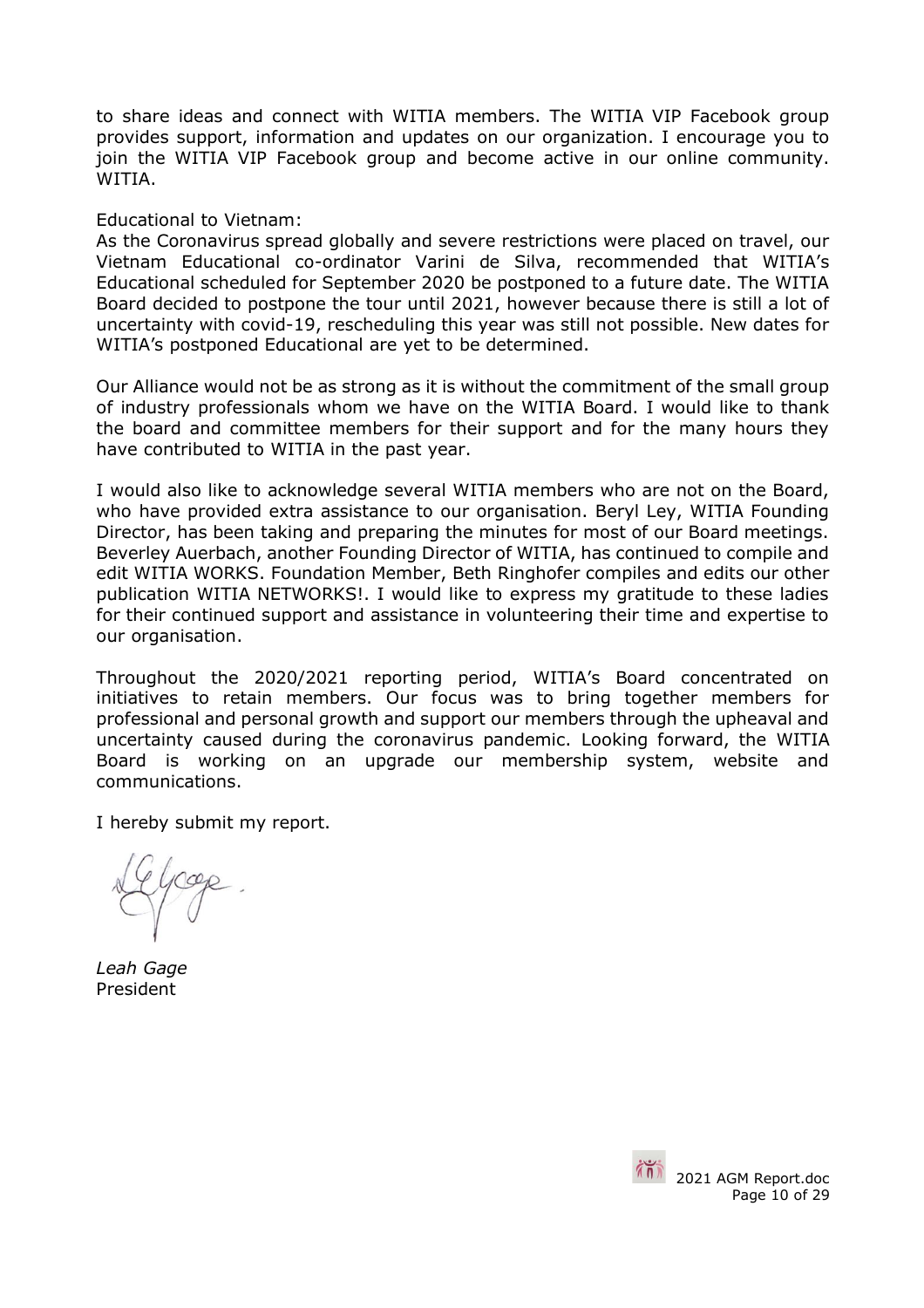## <span id="page-10-0"></span>**Financial Controller's Report**

My role as Financial Controller is to maintain up-to-date financial records in compliance with ASIC (Australian Securities and Investment Commission) and the WITIA Constitution. I thank the Gold Coast WITIA Board members for their invaluable advice and support.

## **Membership**

The last financial year has been challenging for the world with COVID followed by the Delta strain of the virus, which has impacted on the world's population. Everyone has been affected from a health, business, personal or financial perspective and unfortunately WITIA has lost members to COVID and our heartfelt condolences go out to their families. Our thoughts also go out to WITIA members who have been unwell or have been unable to continue in employment with the various lockdowns, as have the small businesses, (such as those in the travel and tourism industry), who have been severely impacted by the virus.

Some of our members experienced difficulty in meeting their renewal payments and members of the WITIA family provided sponsorship to enable continued membership.

#### **Audit**

At the EGM held on  $31^{st}$  July/ $1^{st}$  August 2019 two motions were passed rescinding the appointment of Dickfos Dunn & Adams as the appointed Auditor from the 2018 AGM. Reducing this expense helped to improve WITIA's financial status.

However, with the changeover to the new Xero accounting package it was felt that an audit should be taken on WITIA's 2020/2021 financial records, and this audit was completed prior to the AGM.

## **Sponsorship**

**World**wide ….more than just print, Bundall, on the Gold Coast, owned by Eileen & Max Mellor, has once again been a major sponsor and we owe a huge debt of gratitude to Eileen and Max for their assistance with the printing and design work required by WITIA.

I welcome any questions members may have in relation to the 2020/2021 financial year accounts.

Kay Dorrell Financial Controller Women in Tourism International Alliance

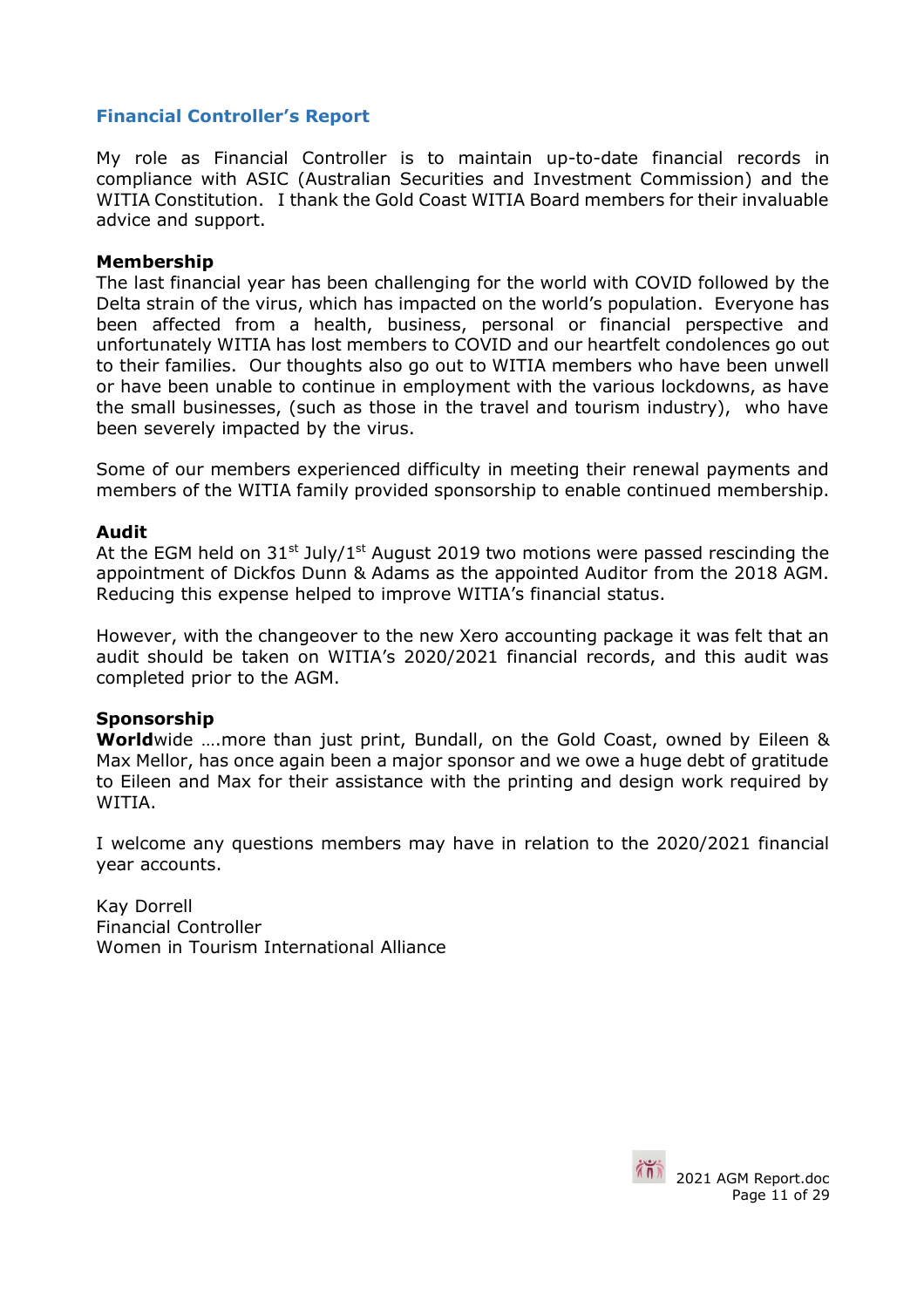## <span id="page-11-0"></span>**Financial Reports for the Year Ended 30 June 2021**

#### **WOMEN IN TOURISM INTERNATIONAL ALLIANCE LIMITED ABN: 23 117 379 852**

Statement of Cash Flows For the Year Ended 30 June 2021

| <b>CASH FLOWS FROM OPERATING ACTIVITIES:</b>                                        | 2021<br>\$    | 2020<br>\$                         |
|-------------------------------------------------------------------------------------|---------------|------------------------------------|
| Receipts from customers<br>Payments to suppliers and employees<br>Interest received | 6,878<br>5    | 8,033<br>$(5,453)$ $(6,790)$<br>16 |
| Net cash provided by (used in) operating activities                                 | 1,430         | 1,259                              |
| Net increase/(decrease) in cash and cash equivalents<br>held                        | 1,430         | 1,259                              |
| Cash and cash equivalents at beginning of year                                      | 16,086        | 14,827                             |
| Cash and cash equivalents at end of financial year                                  | <u>17,516</u> | 16,086                             |

#### **Notes:**

The 2021 report has been prepared based on the statement of financial position as at 30 June 2021 and statement of financial performance for the year ended 30 June 2021.

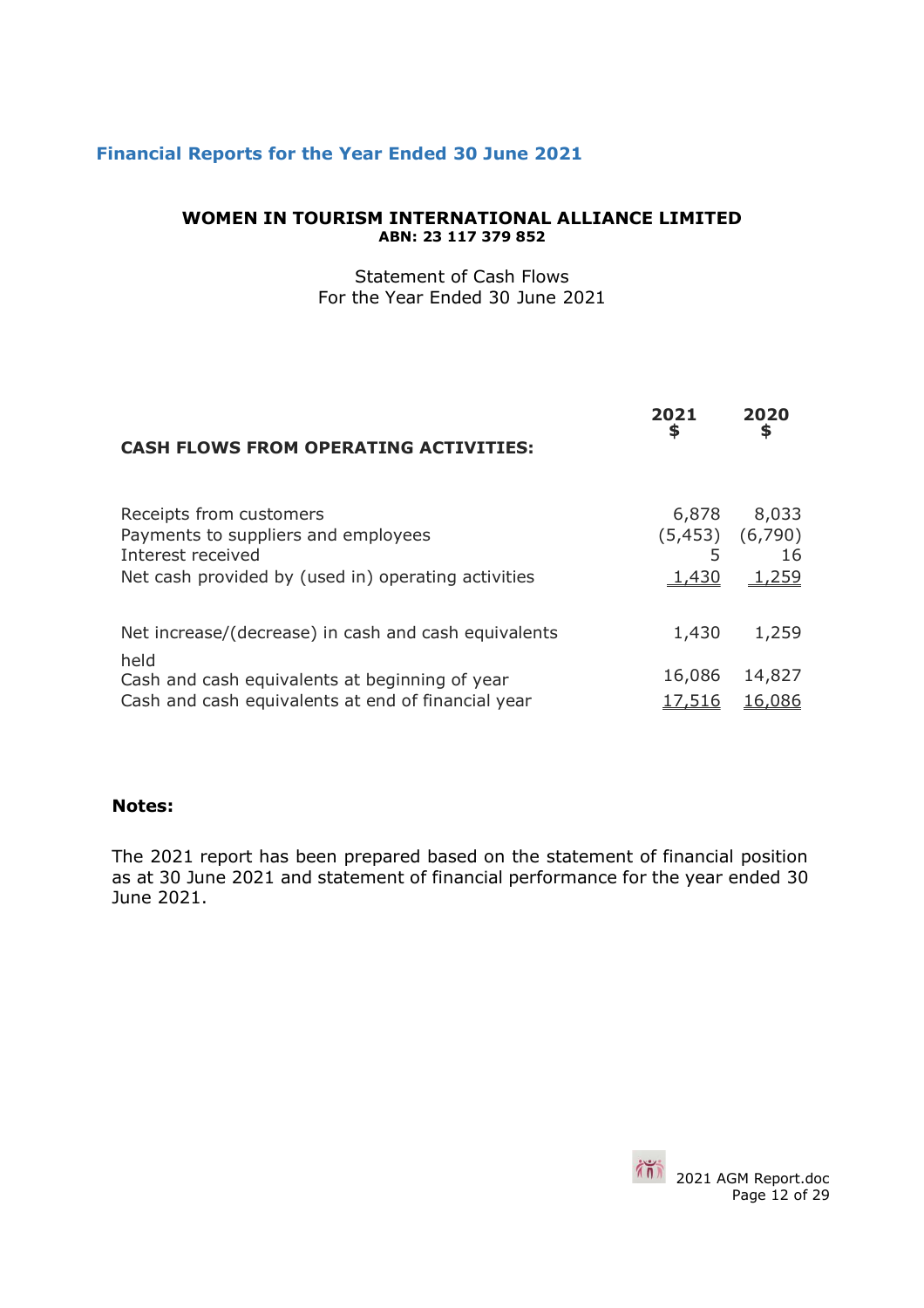#### **Statement of Financial Performance For the Year Ended 30 June 2021**

|                               | 2021<br>\$ | 2020<br>\$ |
|-------------------------------|------------|------------|
| Membership                    | 6,260      | 5,577      |
| Joining Fee                   | 180        | 690        |
| <b>Administration Fee</b>     |            | 352        |
| <b>Global Partner</b>         | 508        | 875        |
| Miscellaneous Income          |            | 35         |
| Donations                     |            | 5          |
| Other Income                  |            |            |
| Events                        |            | 499        |
| <b>Interest Income</b>        | 5          | 16         |
| <b>Total Income</b>           | 6,953      | 8,049      |
| Expenditure                   |            |            |
| Advertising                   |            | 24         |
| <b>Bank Charges</b>           |            | 91         |
| Bookkeeping Fees & Accounting | 756        | 1,800      |
| Entertainment                 |            | 360        |
| Filing Fees (ASIC)            | 383        | 167        |
| Insurance                     | 580        | 577        |
| IT Support (Webinar Services) |            | 250        |
| Memberships IOW               | 1,375      | 1,859      |
| Merchant Fees Credit Card     | 37         | 472        |
| Securepay                     | 1,005      | 434        |
| Membership/Subscriptions      | 210        | 209        |
| Miscellaneous Expenses        |            | 36         |
| Postage                       |            | 21         |
| Printing & Stationery         |            | 70         |
| Website                       | 350        | 420        |
| <b>Total Expenditure</b>      | 4,696      | 6,790      |
| Profit before income tax      | 2,257      | 1,259      |
| Profit for the Year           | 2,257      | 1,259      |

## **Notes:**

Income Tax

The company is exempt from income tax under Division 50 of *The Income Tax Assessment Act 1997*

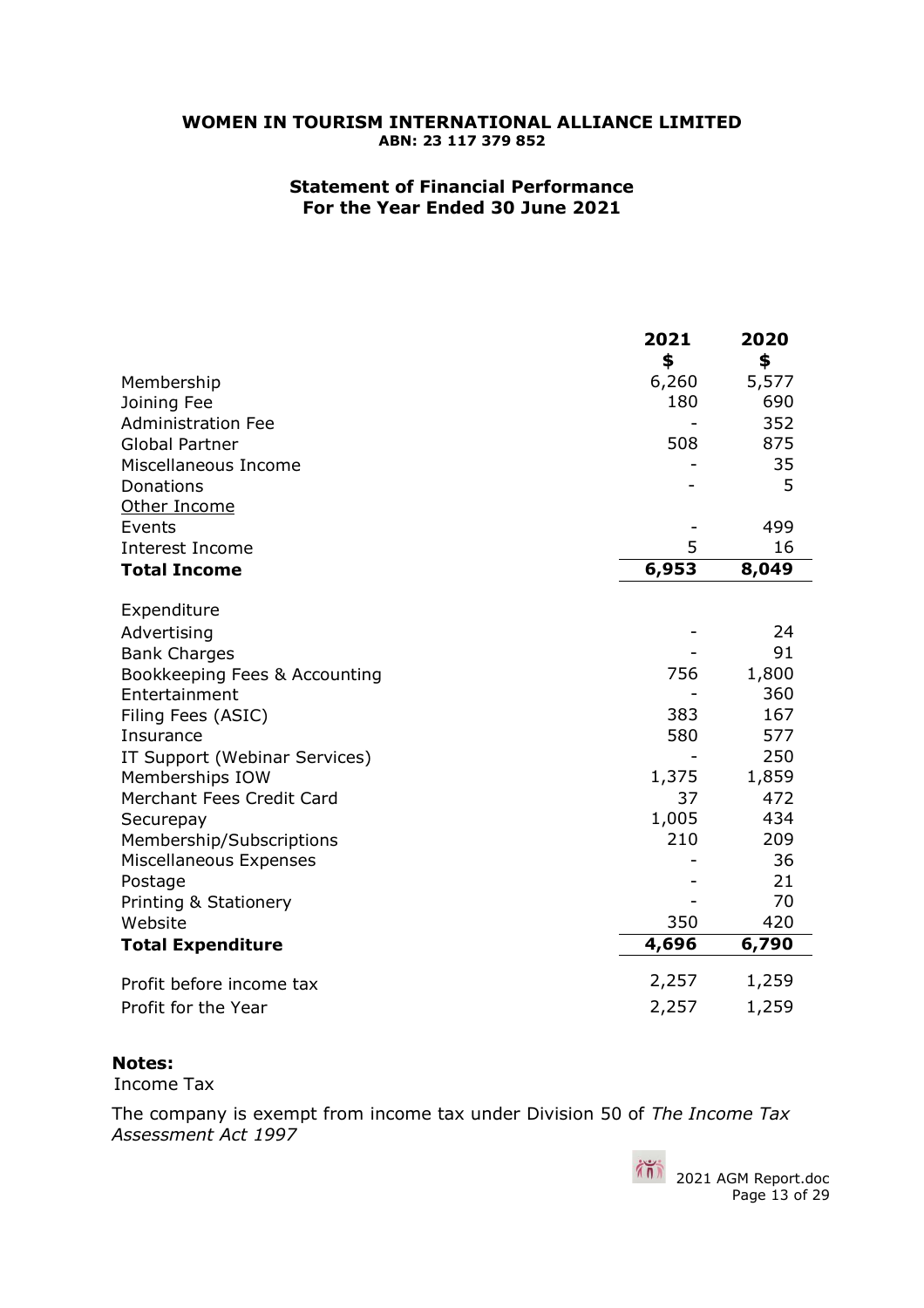## **Statement of Financial Position As at 30 June 2021**

|                                      | 2021<br>\$ | 2020<br>\$ |
|--------------------------------------|------------|------------|
| <b>ASSETS</b>                        |            |            |
| <b>CURRENT ASSETS</b>                |            |            |
| Cash and cash equivalents            | 17,516     | 16,086     |
| Accounts receivable                  | 70         |            |
| <b>TOTAL CURRENT ASSETS</b>          | 17,586     | 16,086     |
| <b>TOTAL ASSETS</b>                  | 17,586     | 16,086     |
| <b>LIABILITIES</b>                   |            |            |
| Trade and other payables             |            | 652        |
| Memberships prepaid                  |            | 105        |
| Trust Funds - Kenya Int'l Conference | 1,323      | 1,323      |
| <b>TOTAL CURRENT LIABILITIES</b>     | 1,323      | 2,080      |
| <b>TOTAL LIABILITIES</b>             | 1,323      | 2,080      |
| <b>NET ASSETS</b>                    | 16,263     | 14,006     |
| <b>EQUITY</b>                        |            |            |
| Retained earnings                    | 14,006     | 12,747     |
| <b>Current Year Earnings</b>         | 2,257      | 1,259      |
| <b>TOTAL EQUITY</b>                  | 16,263     | 14,006     |

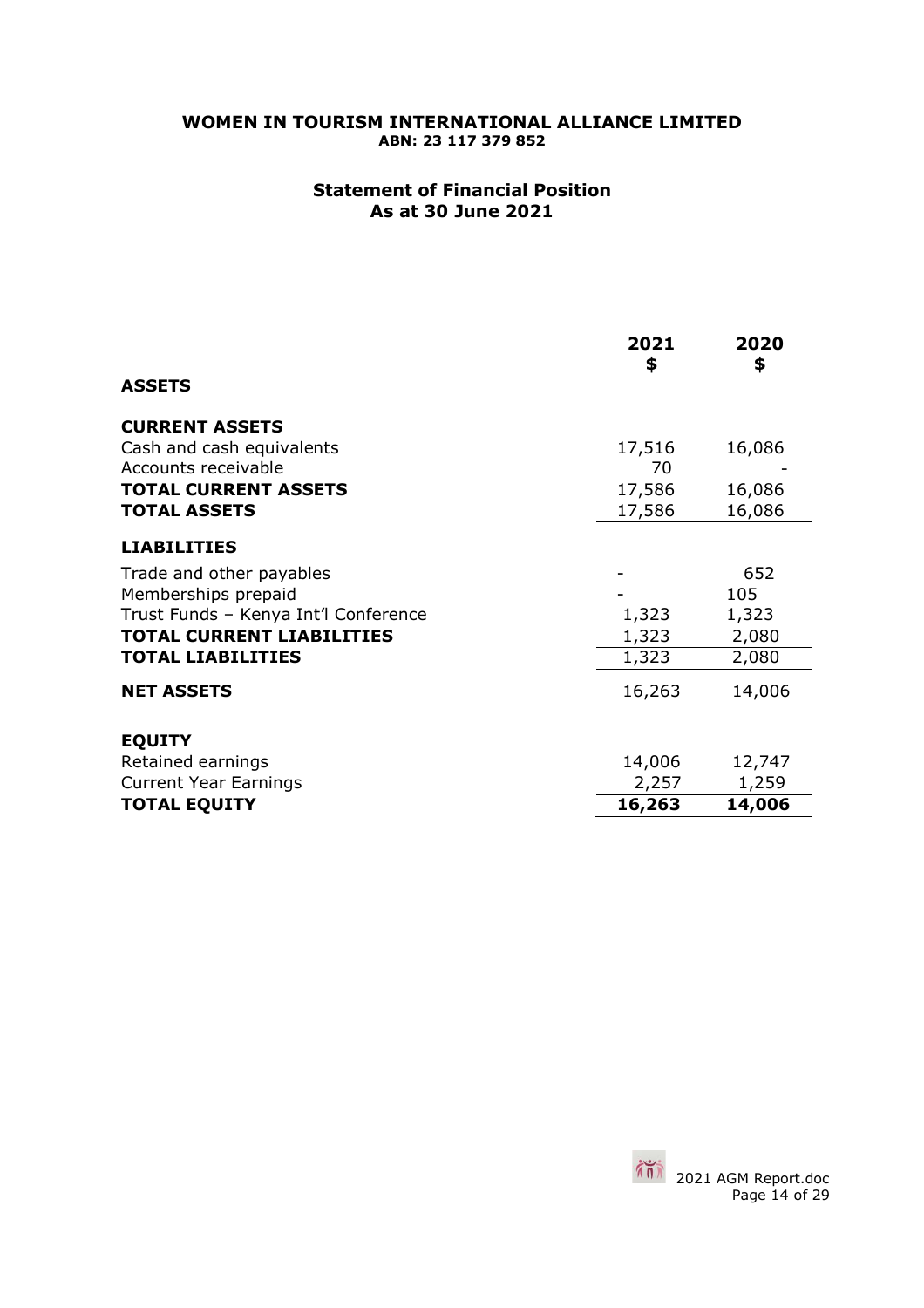## **Statement of Changes in Equity For the Year Ended 30 June 2021**

|                         | <b>Total Retained</b><br><b>Earnings</b><br>Ş |
|-------------------------|-----------------------------------------------|
| 2021                    |                                               |
| Balance at 1 July 2020  | 14,006                                        |
| Profit for the year     | 2,257                                         |
| Balance at 30 June 2021 | 16,263                                        |
| 2020                    |                                               |
| Balance at 1 July 2019  | 12,747                                        |
| Profit for the year     | 1,259                                         |
| Balance at 30 June 2020 | 14,006                                        |

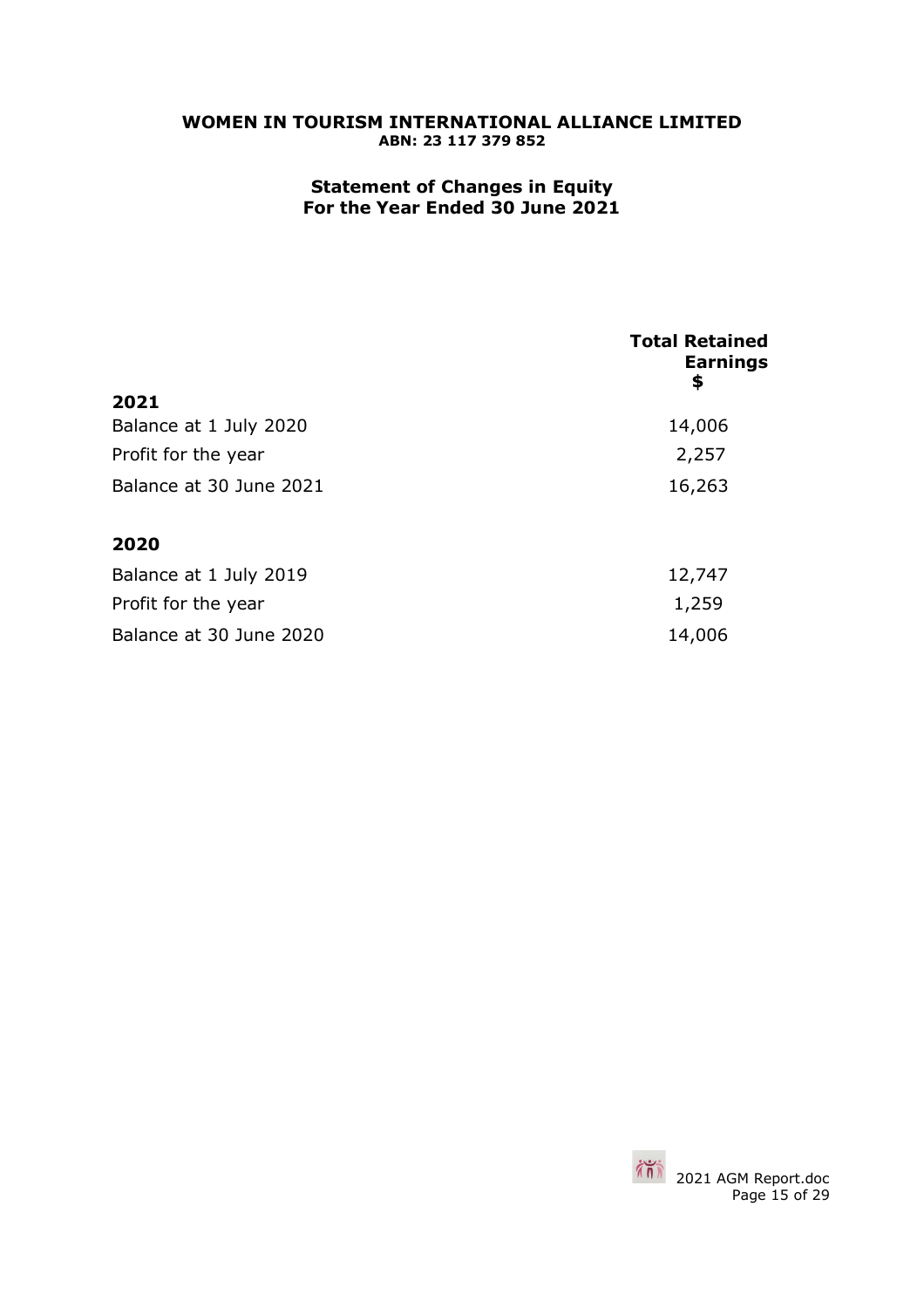<span id="page-15-0"></span>**Directors' Declaration**

#### **WOMEN IN TOURISM INTERNATIONAL ALLIANCE LIMITED ABN 23 117 379 852**

#### **Notes to the Financial Statements & Director's Declaration For the Year Ended 30 June 2021**

The financial statements have been prepared in accordance with the mandatory Australian Accounting Standards on an accrual basis and under the historical cost convention. Unless otherwise stated, the accounting policies adopted are consistent with those of the prior year.

WITIA is an Australian public company, limited by guarantee. As the company is not a reporting entity, this financial report is a special purpose financial report prepared for the sole purpose of distributing a financial report to members and must not be used for any other purpose.

The functional and presentation currency of Women in Tourism International Alliance Limited is Australian dollars.

From 1 July 2021 the WITIA financial information was transferred into a new Accounting Software application called Xero. This new software enabled information to be linked with Bank Accounts (called Bank Feeds) and key liabilities (payments such as PayPal expenses) collated into their respective categories quickly.

The WITIA Financial Controller collates monthly data from membership payments, bank reports, and invoices received. The monthly Balance Sheets & Profit & Loss Statements are forwarded to the WITIA Board Members, together with the Financial Controller Report, for the monthly meetings.

The 2020-2021 financial report and financial statements are based on the statement of financial position as at 30 June 2021 and the statement of financial performance for the year ended 30 June 2021.

These statements are a true and accurate record of the financial status of WITIA.

Leah Gage WITIA President

Kay Dorrell WITIA Financial Controller

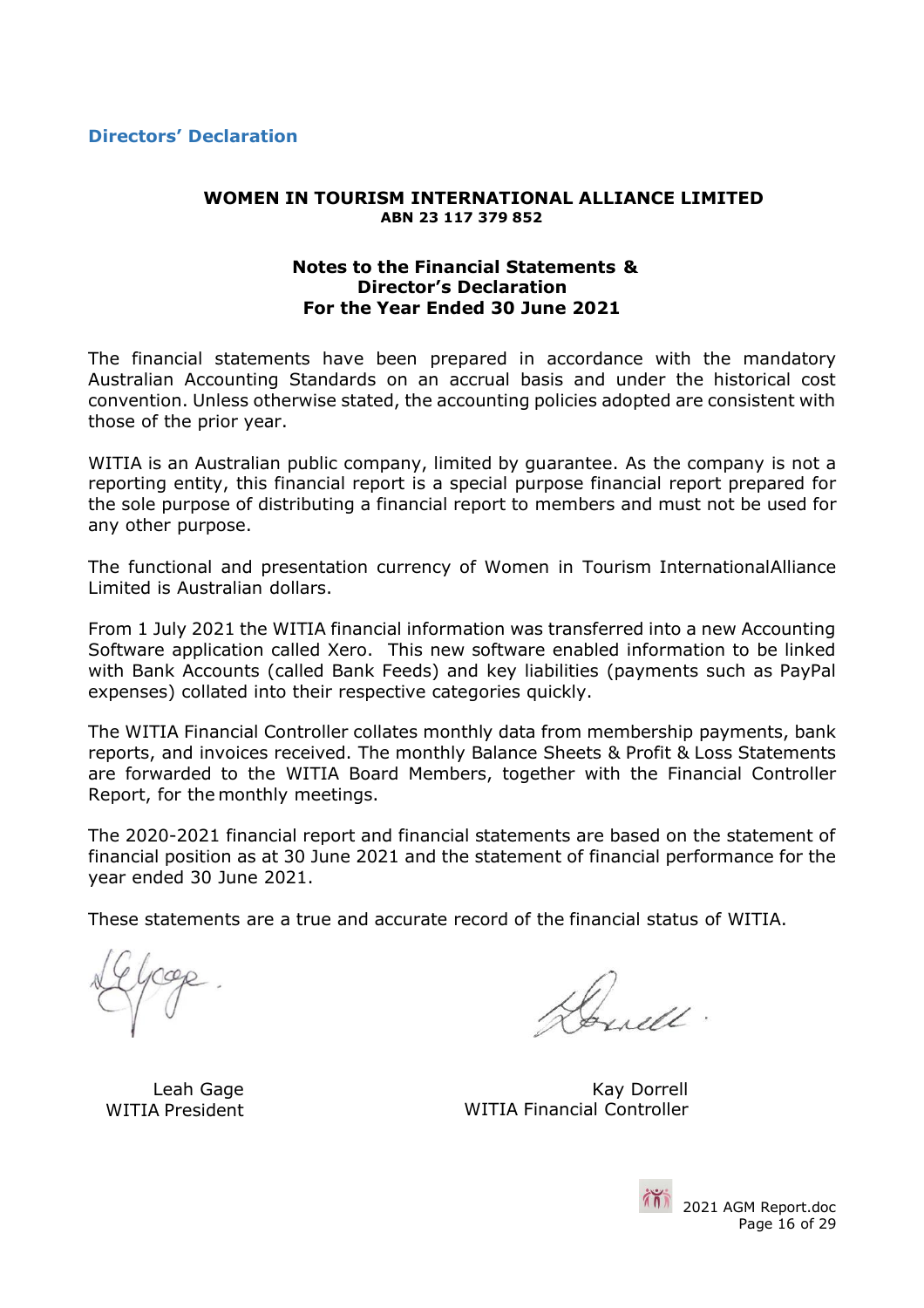#### **Audit Report For the Year Ended 30 June 2021**

We have compiled the accompanying special purpose financial statements of Women in Tourism International Alliance Limited, which comprise the statement of cash flows, statement of financial performance and statement of financial position and other explanatory notes. The specific purpose for which the financial statements have been prepared is set out in the Notes to the financial statements.

The directors of Women in Tourism International Alliance Limited are solely responsible for the information contained in the special purpose financial statements, the reliability, accuracy and completeness of the information and for the determination that the basis of accounting used is appropriate to meet their needs and for the purpose that financial statements were prepared.

On the basis of information provided by the directors we have compiled the accompanying special purpose financial statements in accordance with the basis of accounting as described in Note 1 to the financial statements and APES 315 *Compilation of Financial Information*.

We have applied our expertise in accounting and financial reporting to compile these financial statements in accordance with the basis of accounting described in Note 1 to the financial statements. We have complied with the relevant ethical requirements of APES 110 *Code of Ethics for Professional Accountants*.

Since a compilation engagement is not an assurance engagement, we are not required to verify the reliability, accuracy or completeness of the information provided to us by management to compile these financial statements.

Accordingly, we do not express an audit opinion or a review conclusion on these financial statements.

The special purpose financial statements were compiled exclusively for the benefit of the directors who are responsible for the reliability, accuracy and completeness of the information used to compile them. We do not accept responsibility for the contents of the special purpose financial statements.

Andrew Ward

Andrew Ward CA

**Findex (Aust) Pty Ltd**  2/2 Corporate Court Bundall QLD 4217

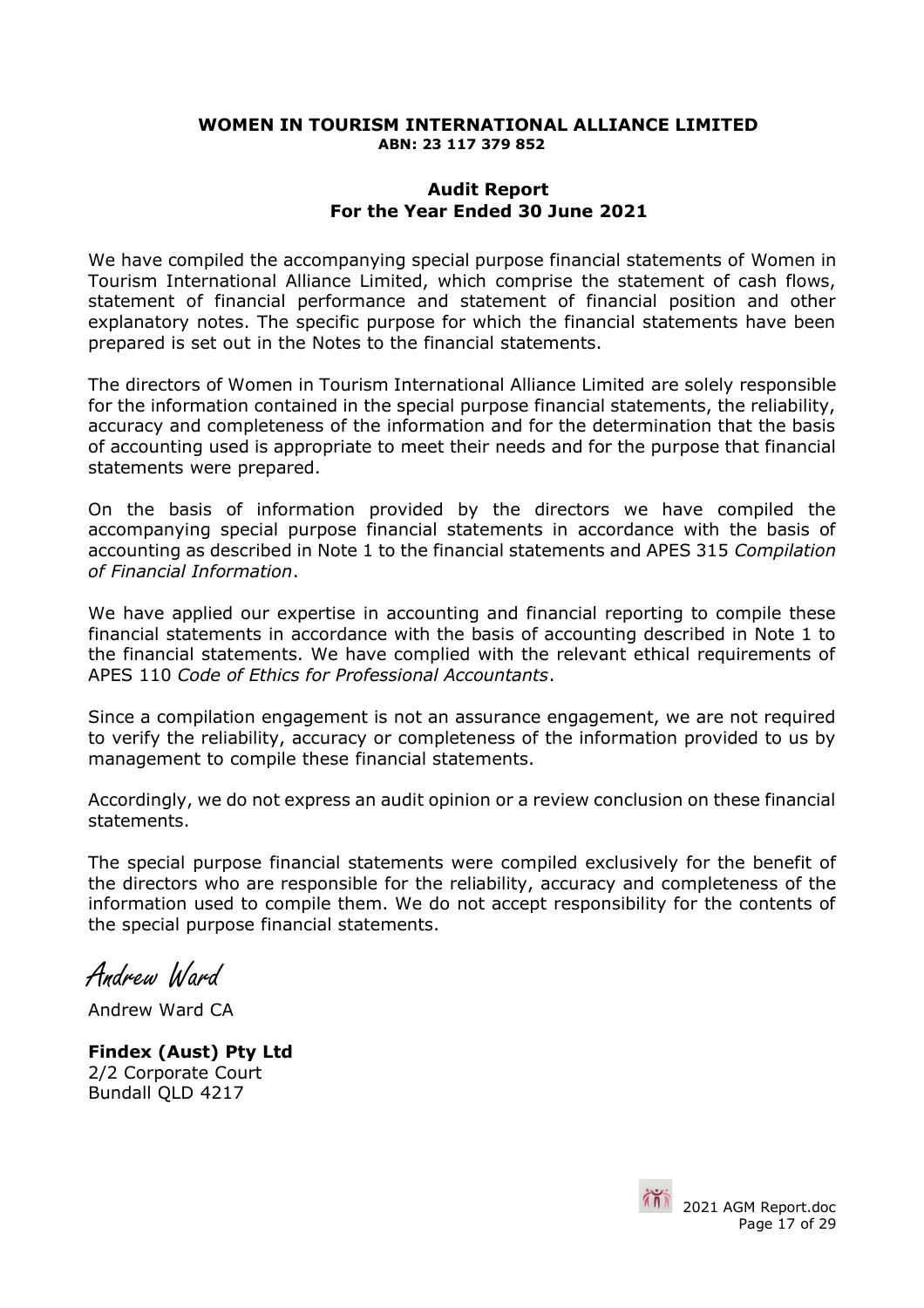## <span id="page-17-0"></span>**Directors' Report**

Your Directors present this report on the company for the financial year ended 30 June 2021.

#### **Directors**

The names of each person who has been a director during the year and to the date of this report are:

| Leah Gage                   | President                                       |
|-----------------------------|-------------------------------------------------|
| Judy Berry                  | Past President (resigned October 2018)          |
| Joyce Kienji                | <b>Vice President</b>                           |
| Kay Dorrell                 | <b>Financial Controller</b>                     |
| Carolyn Little              | <b>Executive Secretary and Acting Secretary</b> |
| Priscilla Wellington-Asante | Director of Membership                          |
| Fiona Gordon                | Director of Communications                      |
| <b>Kerry Brooks</b>         | Sponsorship Coordinator                         |
| Carmel Thompson             | Director of Professional Development            |
| vacant                      | DOM Europe                                      |
| Cindy Passannante           | <b>DOM Americas</b>                             |
| Sally Deane                 | <b>DOM Australasia</b>                          |
| Joseph Obiri                | <b>DOM Africa</b>                               |
| Fiona Gordon                | Social Media Coordinator                        |

Directors have been in office since the start of the financial year to the date of this report unless otherwise stated.

#### Principal Activities

The principal activities of the company during the financial year was to be a representative body of women in the travel, tourism, hospitality and related industries on an international level.

To achieve our objectives, the Alliance has adopted the following strategies:

- Review and reduce our operating expenses.
- Update our technology and social media presence.
- Continue to promote and link our members using communications for all members.

The significant change in the nature of the company's activity occurred during the financial year were the affect of Covid19 on all member's business activities and how opening our communication network online to support and connect with our members.

#### Key Performance Measures

Our benchmark is both quantitative and qualitative by using the financial sustainability of WITIA's short term and long-term objectives are being achieved.



 2021 AGM Report.doc Page 18 of 29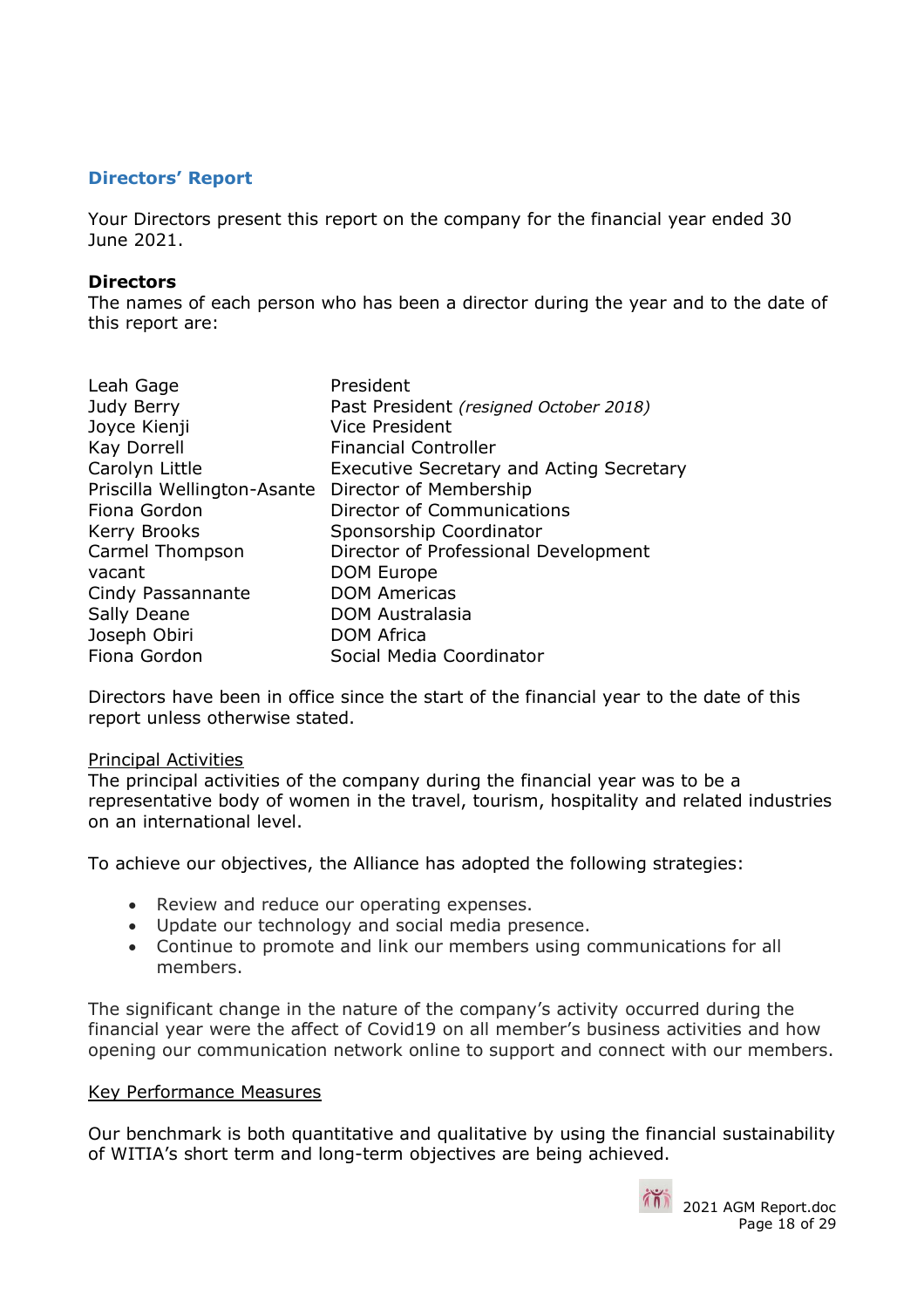Our key performance measures in the past have related to the number of members and the financial performance but our focus this past year has been to communicate and bring together our members to assist their business and well-being in these unprecedented times.

## Information on our WITIA Directors

|                            | <b>Leah Gage</b><br><b>President</b>                                                                                                                                                                                                                                                |
|----------------------------|-------------------------------------------------------------------------------------------------------------------------------------------------------------------------------------------------------------------------------------------------------------------------------------|
| Experience                 | Inbound Tour Operations for 19 years - 8 years self-employed.<br>Diplomas of Tourism (Retail/Wholesaling and Information<br>Services) plus a Diploma of Business                                                                                                                    |
| Responsibilities           | Lead the association in collaboration with the Board members.                                                                                                                                                                                                                       |
| Other Directorships        | In2Travel Australia (owner of company)                                                                                                                                                                                                                                              |
|                            | <b>Joyce Kienji</b><br><b>Vice President</b>                                                                                                                                                                                                                                        |
| Experience                 | Tourism and Hospitality Professional. Leadership roles and<br>awards include KWAT; Eka Hotel awards from KEPSA and<br>UNICEF; UNWTO programs; Africa Tourism and Leisure winner;<br>speaker of 5 languages. Bachelor of Human Resource<br>Management                                |
| Responsibilities           | Lead and support the association in the absence of the President.<br>Network with members and sub-committees.                                                                                                                                                                       |
| <b>Other Directorships</b> |                                                                                                                                                                                                                                                                                     |
|                            | <b>Kay Dorrell</b><br><b>Financial Controller</b>                                                                                                                                                                                                                                   |
| Experience                 | Leadership and management roles in New Zealand and Australia<br>including a family business in hospitality. Main role was linked to<br>business finance.<br>Other skills and knowledge gained whilst working in Senior<br>Management in the areas of Quality, legal, administration |

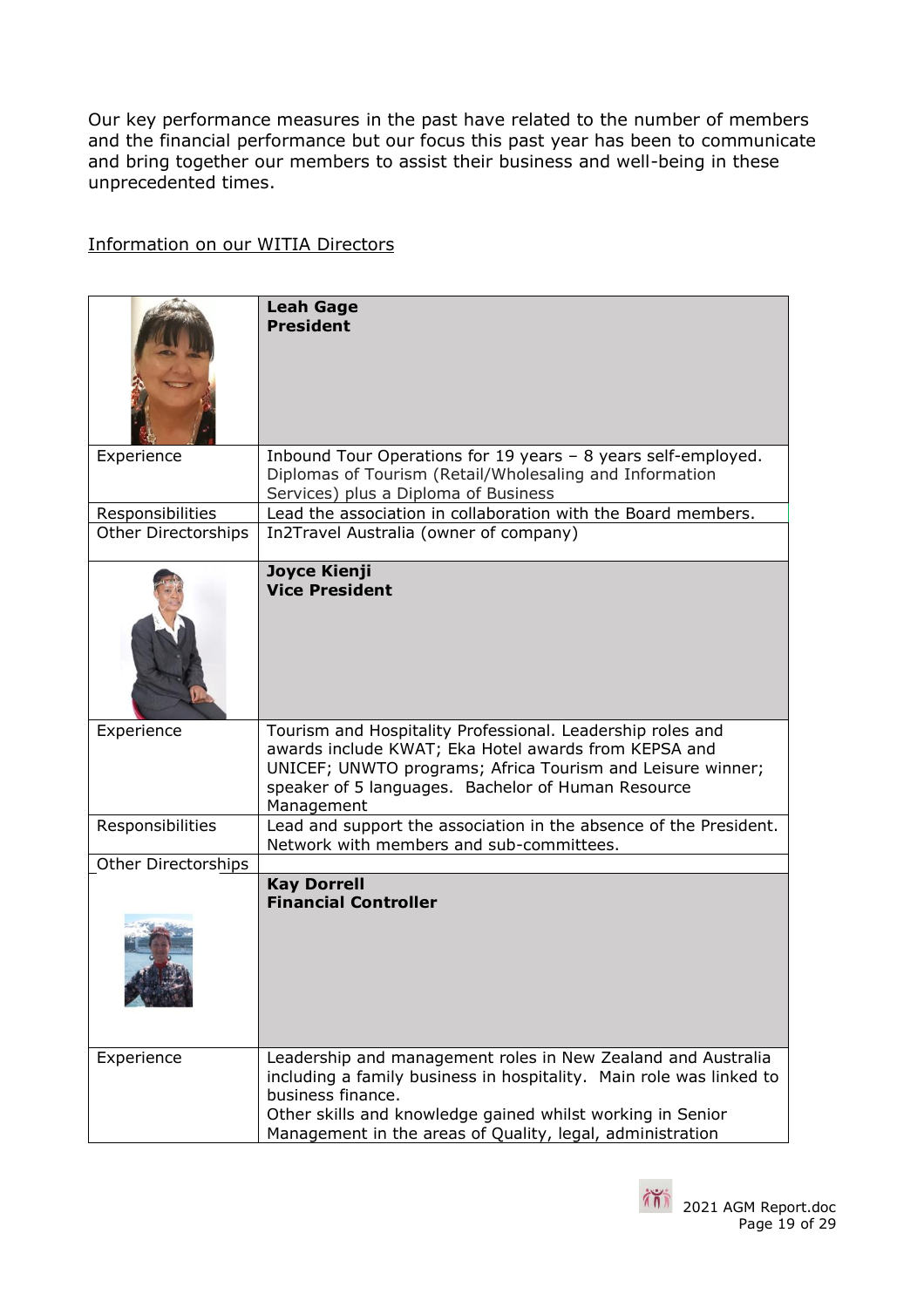|                     | support and Human Resources for a Queensland Government<br>Department.                                                                                                                                                                                                                                                                                            |
|---------------------|-------------------------------------------------------------------------------------------------------------------------------------------------------------------------------------------------------------------------------------------------------------------------------------------------------------------------------------------------------------------|
| Responsibilities    | Control all aspects of the financial operations of association. This<br>includes monthly collation of reports to the Board; reconciling<br>accounts payable and receivable; annual budget presentations<br>and liaising with financial institutions and creditors as required.                                                                                    |
| Other Directorships | Financial Controller for Probus Southport.<br>Commissioner of Declarations for the Justice Department in<br>Australia.                                                                                                                                                                                                                                            |
|                     | <b>Carolyn Little</b><br><b>Executive Secretary and Acting Secretary</b>                                                                                                                                                                                                                                                                                          |
| Experience          | Vocational Education and Training in business studies for 30<br>years; ISO9001 quality systems and auditor for seven (7) years<br>- risks, governance and compliance issues.<br>Clients include those in tourism, travel and hospitality.<br>Qualifications include Master of Business Administration (MBA);<br>PostGrad Computers in Education and Lead Auditor. |
| Responsibilities    | Report to ASIC; maintain the records of the association and that<br>they are compliant with our Constitution; assist the Board in<br>matters requiring administration support. Prepare documents<br>for the Annual General Meeting.                                                                                                                               |
| Other Directorships | Continual SELF improvement (cSi)<br>Business Quality System Specialist linked to Governance, Risk<br>and Compliance to ISO9001 International standards and Tender<br>Writer.                                                                                                                                                                                      |
|                     | <b>Priscilla Wellington-Asante</b><br><b>Director of Membership</b>                                                                                                                                                                                                                                                                                               |
| Experience          | Certified ABNLP, Customer Service Trainer & CoachBachelor of<br>Science degree in Hospitality and Tourism Management<br>and a Diploma in Hotel Management and a Certificate in<br><b>Business Management.</b>                                                                                                                                                     |
| Responsibilities    | Provide opportunities to recruit new members whilst sustaining<br>current members. Assist the regional DOMs. Liaise and report<br>with the Board on issues following feedback from her networks.                                                                                                                                                                  |
| Other Directorships | CEO, Green Trek Tours & Customer Service Africa                                                                                                                                                                                                                                                                                                                   |
|                     | <b>Carmel Thompson</b><br><b>Director of Professional Development</b>                                                                                                                                                                                                                                                                                             |
| Experience          | 25+ years as an international trainer and business mentor.<br>Qualifications include Doctorate of Education; Master of<br>Education; Bachelor of Business in Accounting; Graduate<br>Diploma in Social Ecology and several Diplomas in Education and<br>Vocational Training.                                                                                      |

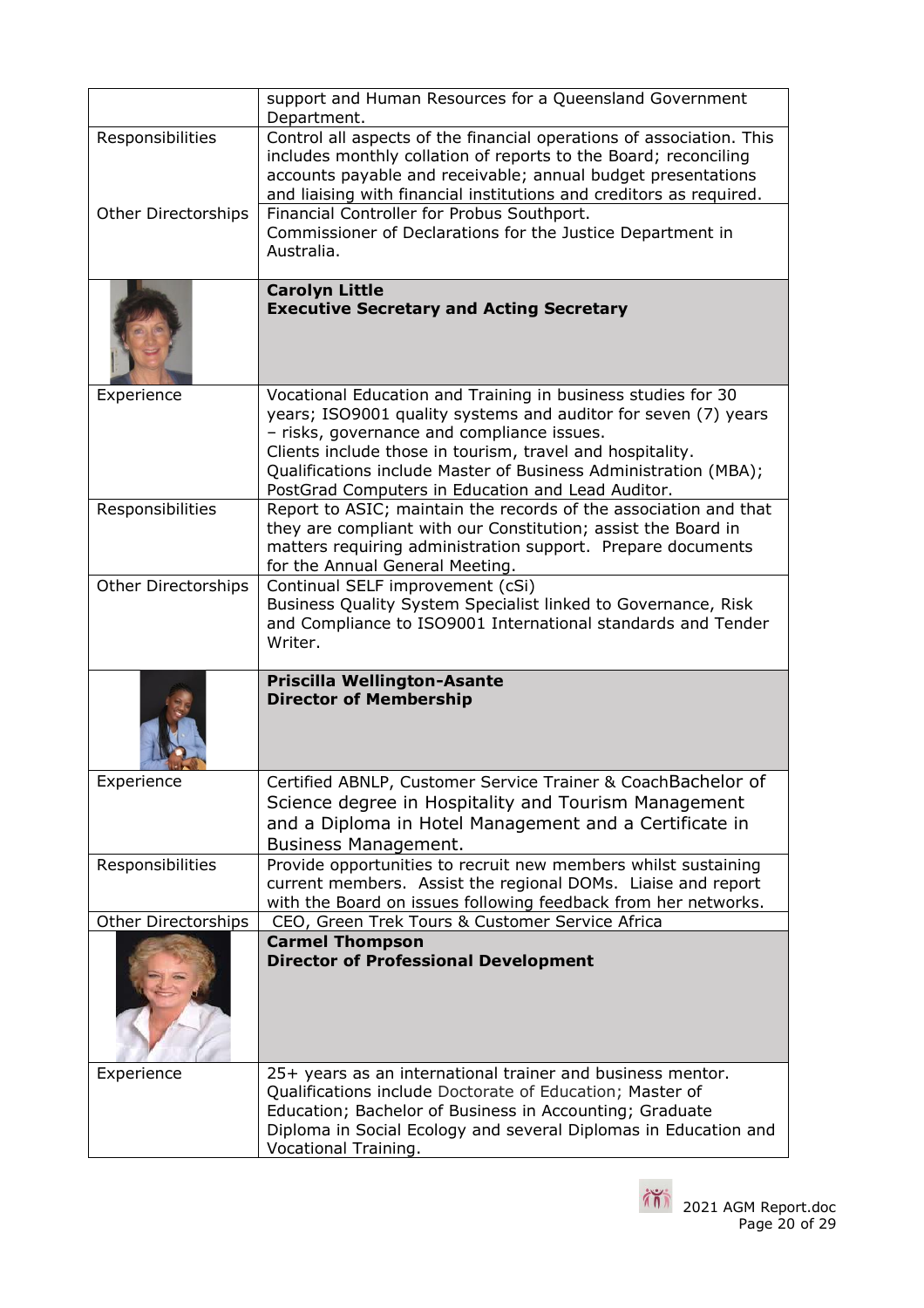| Responsibilities           | Consult with members and the Board to determine the current<br>and anticipated professional development needs of members.                                                                                                                                                                                                                                                       |
|----------------------------|---------------------------------------------------------------------------------------------------------------------------------------------------------------------------------------------------------------------------------------------------------------------------------------------------------------------------------------------------------------------------------|
| <b>Other Directorships</b> | CEO of The Southern Cross Connection, Australia.                                                                                                                                                                                                                                                                                                                                |
|                            |                                                                                                                                                                                                                                                                                                                                                                                 |
|                            | <b>Fiona Gordon</b><br><b>Director of Communications</b>                                                                                                                                                                                                                                                                                                                        |
| Experience                 | 20+ years of experience in hospitality and tourism sector.                                                                                                                                                                                                                                                                                                                      |
| Responsibilities           | Manage all communications to members and the wider public, in<br>particular social media. Coordinate with newsletter writers.                                                                                                                                                                                                                                                   |
| Other Directorships        | Operations Manager, Longreach<br>CEO of Tiny Tours                                                                                                                                                                                                                                                                                                                              |
|                            | <b>Joseph Obiri</b><br><b>DOM Africa</b>                                                                                                                                                                                                                                                                                                                                        |
| Experience                 | A professional tour guide, social entrepreneur, philanthropist,<br>youth empowerment activist and event's organizer. Member of the<br>Tour Guides Association of Ghana. Communication director of the<br>West African Tour Guides Association. Qualified with Bsc degree<br>in tourism/hospitality management at Ghana<br>Institute of<br>management and public administration. |
| Responsibilities           | Market WITIA in Africa as an ambassador for the Association<br>which includes keeping in touch with members in the region and<br>introducing new members.                                                                                                                                                                                                                       |
| <b>Other Directorships</b> | Founder/CEO of Lionize Tourism Consult where he specialized and<br>introduced the first successful disability tourism in Ghana.                                                                                                                                                                                                                                                 |
| Vacant                     | <b>DOM Europe</b>                                                                                                                                                                                                                                                                                                                                                               |
| Experience                 |                                                                                                                                                                                                                                                                                                                                                                                 |
| Responsibilities           | Market WITIA in Europe and the Middle East as an ambassador<br>for the Association which includes keeping in touch with<br>members in the region and introducing new members.                                                                                                                                                                                                   |
| Other Directorships        |                                                                                                                                                                                                                                                                                                                                                                                 |
|                            | <b>Sally Deane</b><br><b>DOM Australasia</b>                                                                                                                                                                                                                                                                                                                                    |
| Experience                 | 30+ years in Tourism including as a travel agent, sales and<br>marketing for hotels and a car hire company.                                                                                                                                                                                                                                                                     |
|                            | Owner operator for 12 years of a car hire business.                                                                                                                                                                                                                                                                                                                             |
| Responsibilities           | Market WITIA in Australasia as an ambassador for the<br>Association which includes keeping in touch with members in the<br>region and introducing new members.                                                                                                                                                                                                                  |
| Other Directorships        | Nil                                                                                                                                                                                                                                                                                                                                                                             |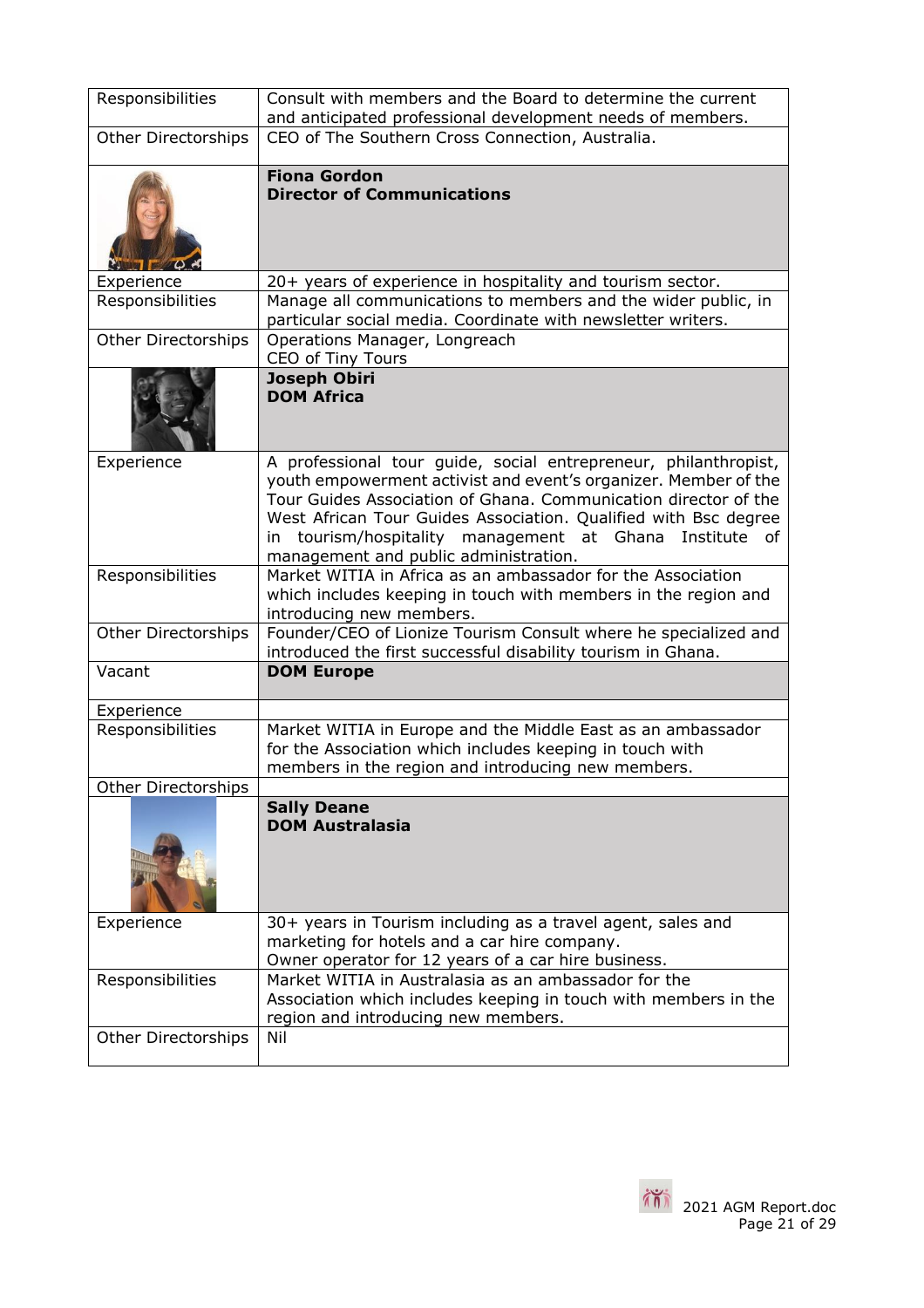|                     | <b>Cindy Passannante</b><br><b>DOM Americas</b>                                                                                                                                                                                                                     |
|---------------------|---------------------------------------------------------------------------------------------------------------------------------------------------------------------------------------------------------------------------------------------------------------------|
| Experience          | 40 years as a Travel Agent.<br>Board of Director's and President of the Portland Columbia<br>Symphony Orchestra<br>Board of Director's - Gresham Chamber of Commerce<br>Board of Director's and President Elect - West Columbia Gorge<br><b>Chamber of Commerce</b> |
| Responsibilities    | Market WITIA in the Americas as an ambassador for the<br>Association which includes keeping in touch with members in the<br>region and introducing new members.                                                                                                     |
| Other Directorships | Director of C.P. Trips, Inc.                                                                                                                                                                                                                                        |

## <span id="page-21-0"></span>**Meetings of Directors**

During the financial year, ten (10) meetings of directors were held online and one (1) eMotion was circulated.

|                             | Director's Meetings |                 |           |
|-----------------------------|---------------------|-----------------|-----------|
|                             | Number eligible to  | Number attended | Apologies |
|                             | attend              |                 |           |
| Leah Gage                   | 11                  | 10              |           |
| Joyce Kienji                | 11                  | 9               |           |
| Carolyn Little              | 11                  | 11              |           |
| Kay Dorrell                 | 11                  | 10              |           |
| Carmel Thompson             | 11                  | 6               | 3         |
| Fiona Gordon                | 11                  |                 | 3         |
| Priscilla Wellington-Asante | 11                  |                 | 4         |
| Kerry Brooks                | 10                  | 10              |           |
| Sally Deane                 | 11                  |                 | 9         |
| Cindy Passanante            | 11                  |                 |           |
| Kellen Ndii                 | 10                  |                 |           |
| Beryl Ley                   | 10                  |                 | 4         |
| Judy Berry                  | 10                  |                 |           |
| Irene Giannakopoulos        |                     |                 |           |
| Diane-Habell-Jower          |                     |                 |           |
| Mary Kalikawe               |                     |                 |           |

The company is incorporated under the Corporations Act 2001 and is a company limited by guarantee.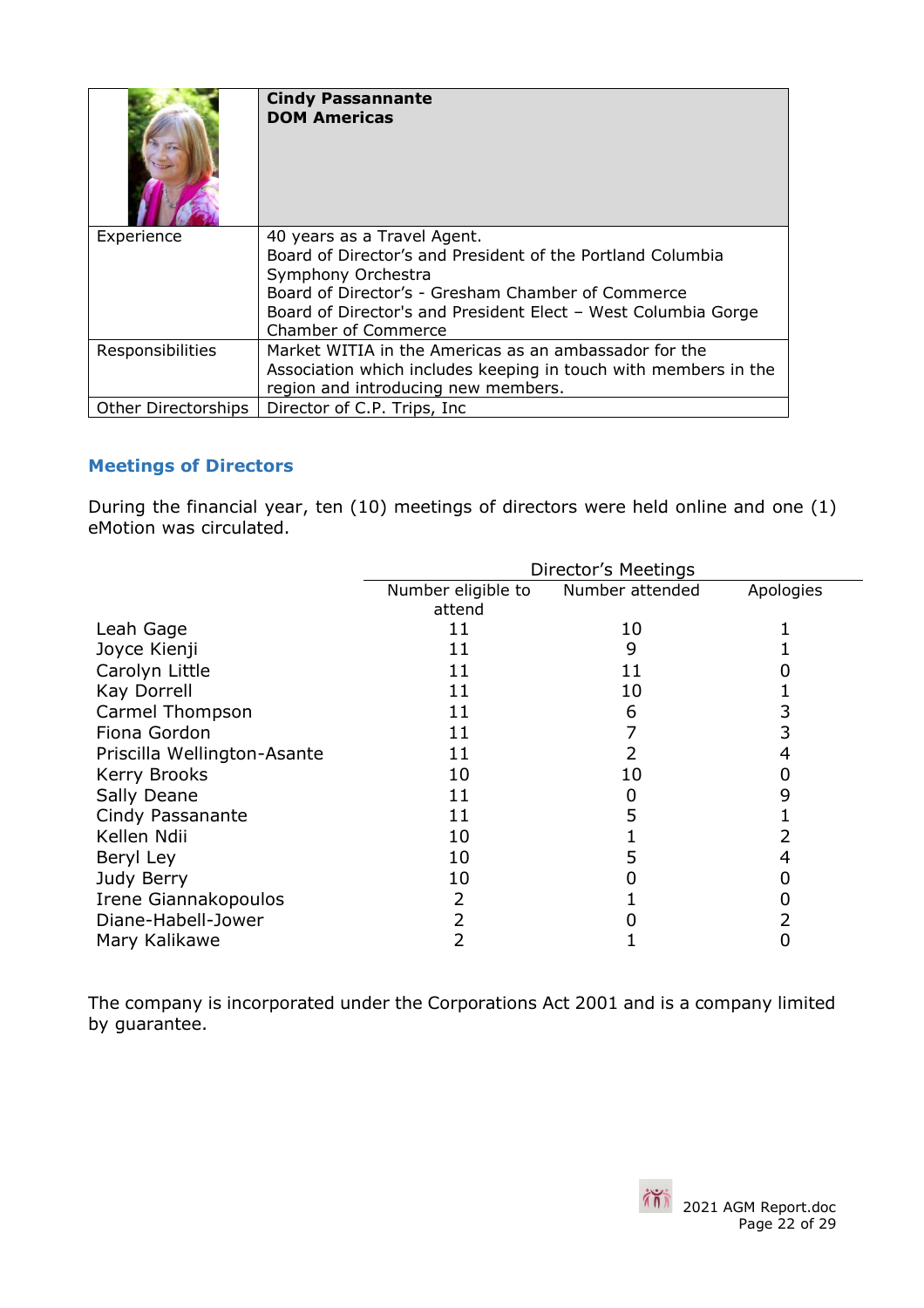## <span id="page-22-0"></span>**Director of Membership Report**

Nil received

## <span id="page-22-1"></span>**Executive Secretary/Acting Secretary Report**

What an interesting year for the World. We thought this pandemic would be over but it still lingers and sad that our members have had their livelihood diminished.

My main role with WITIA is to maintain our compliance, governance and risk associated with our legal obligations to ASIC and the WITIA constitution.

The other areas where I have been coordinating or assisting are:

The three-weekly online with Zoom members and these have been a great experience as we connect and discuss issues and offer help and support. The topics have been varied from using Technology; updates on regions regarding Covid19; travel information and would you book a cruise?

A great session was our end-of-year virtual High Tea. Many showed food from their country; Joyce Kienji led us in song; our drinking container had a pink ribbon and many dressed in pink. A great way to end the year.

I continue to keep momentum going on our WITIA VIP Members only Facebook page. It has been fun to search my photos looking for a suitable reminder of a letter of the alphabet.

My biggest task to date has been the planning and then the process of developing a new website. At first it was difficult to obtain business quotes for our requirements when the quotes were written in 'riddles' or new jargon for me; so I had to do a great deal of research on what 'they' were talking about. I needed to be able to compare quotes and determine what we would be getting.

Our accounting software has been upgraded and this has proven, shall I say interesting as we convert to a new way of doing things. Whilst still having some issues, it will be wonderful when the new website connects in.

Thank you to Leah Gage, Kay Dorrell, Beryl Ley and Kerry Brooks who have assisted me and all our members of WITIA. Their knowledge and assistance are not recognised enough.

Carolyn Little, Executive Secretary

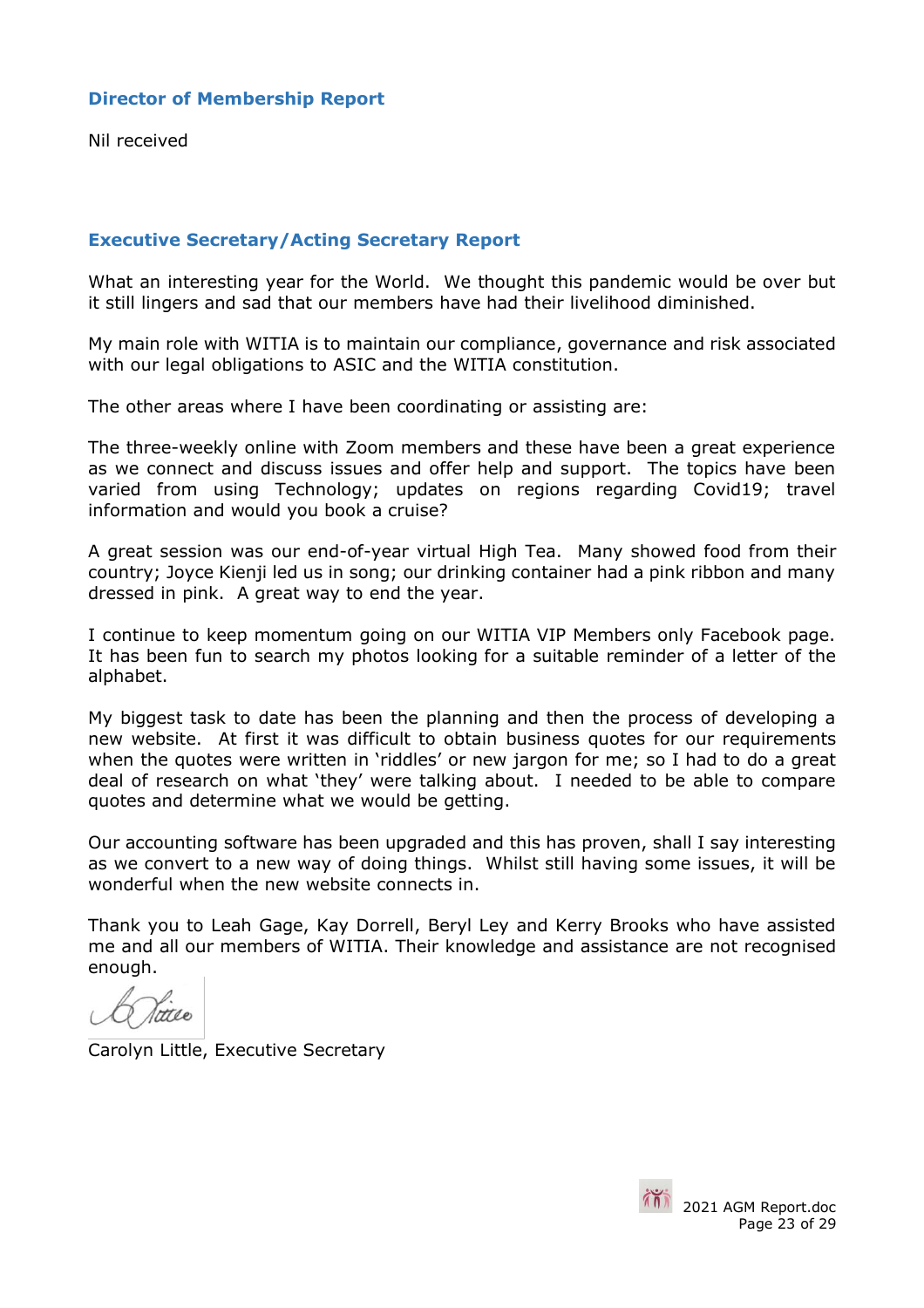## <span id="page-23-0"></span>**Director of Professional Development**

As we all wait patiently for our borders to open and for vaccination strategies to be rolled out, there is no doubt that over the past 12 months the Tourism Industry has been heavily impacted. There are some blue skies appearing though in countries like the UK, the USA and parts of the European Union. Hopefully others will soon follow.

WITIA's role is currently more important than ever. The regular monthly WITIA WORKS Newsletter lets you know what your fellow members are doing. WITIA'S VIP MEMBERS ONLY FACEBOOK GROUP puts you in contact with our membership, as does the Webpage and Hands of Friendship virtual sessions. You are provided, through these mediums, with a great deal of real knowledge through hands-on experiences, so make full use of them.

As the Director of Professional Development I have concentrated my role over the past twelve months on researching activities that will assist us in improving our business practices and enhance our online technical skills. I have contributed to WITIA WORKS on a bi-monthly basis with short editorials and suggestions on:

- Designing your own COVID-19 policies for the workplace
- Accepting the fact that virtual meetings are the way of the future
- Setting up your own ZOOM Meeting with friends, family and colleagues
- Looking good at that ZOOM Meeting Controlling the Background
- The Five Why Method of Continuous Improvement a PD activity with your staff
- Encouraging Critical Thinking Skills in the workplace

I have also attended approximately 50% of the monthly Board Meetings and provided my input when required.

2020/21 was another tough year for us all but hopefully 2021/22 will see us getting back to a busy and profitable business environment.

b. J. Thompson

Carmel THOMPSON Professional Development Director WITIA

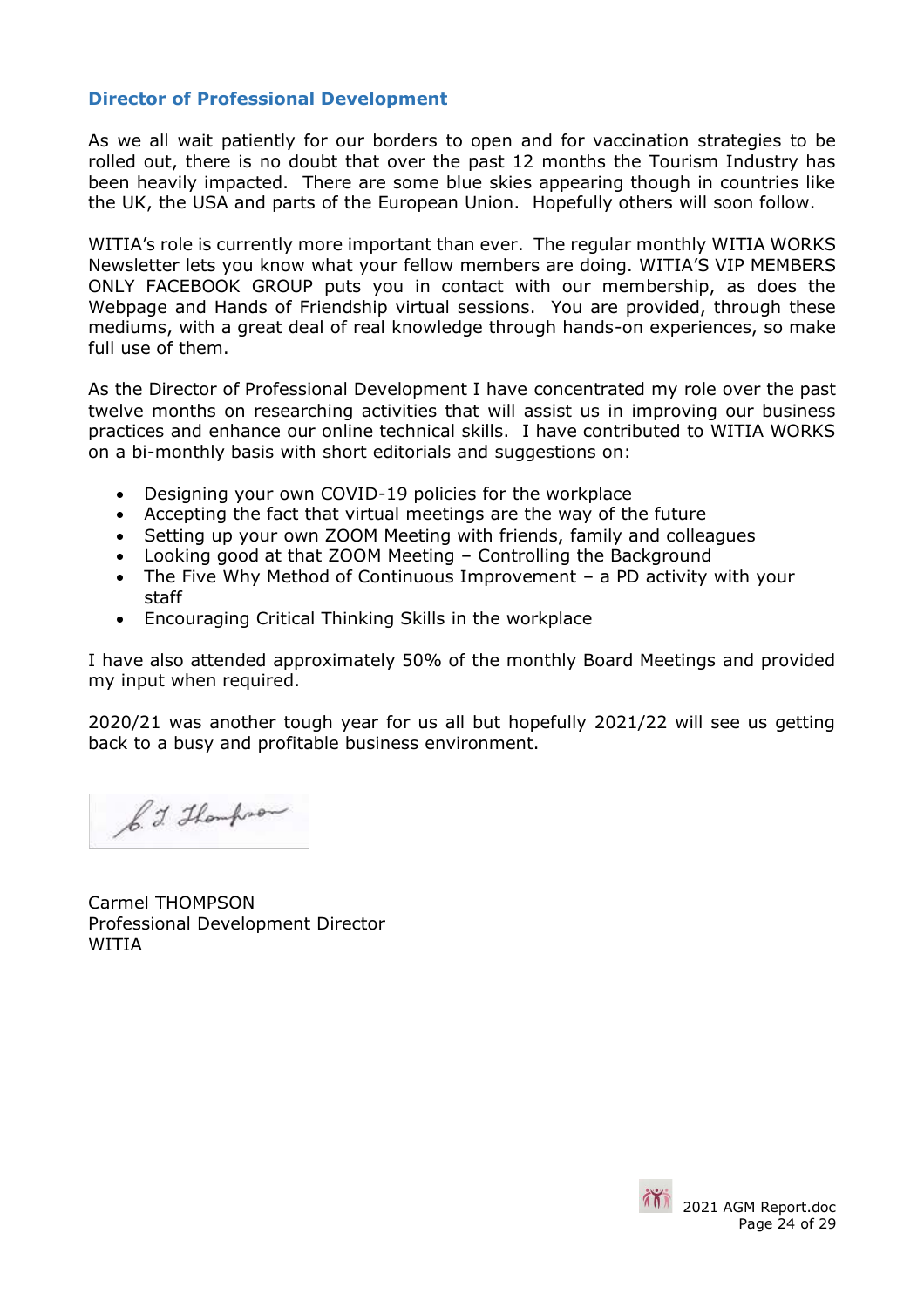## <span id="page-24-0"></span>**Director of Communications**

Since my commencement of the role, unfortunately I have not been able to commit as much time as expected due to work and relocation commitments, however I feel taking on small tasks at a time we can complete some worthwhile engagement with WITIA members.

We conducted a survey showing the preferred methods of engagement for WITIA members and most are very happy with the level of engagement and regularly read the newsletters. Social media engagement didn't rate highly however our stats show a steady usage and slowly increasing reach.

The website was discussed as being too wordy and clunky and needs to be redesigned to be user friendly and clear and simple to read. This has been actioned.

I have set up a business suite for Facebook and Instagram to more effectively manage the stats and engagement with our platforms.

My goals for 2022 are to

- Engage a sub-meeting with the newsletter editors to integrate the content of the newsletters with our social media platforms
- Re-engage the social media committee to gather content for our platforms
- Work with the team to redesign the website and streamline methods of communication with members

## **Social media stats**

#### **Facebook**

Total reach 1444 up by 147% on previous year Average reach on posts is 40 with peaks at the time of posting Several posts were above 200 reach. These were the post on the farewell to Bill Harrop and the Samoan famil

Market audience Total page likes 2000 93% women within age groups of 25 – 34 highest users 7% of men in the age group of 35-44 highest user

41% of views came from Indonesia which I find interesting, with the African regions second and Nairobi being the top city for views

Australia and Gold Coast come in at about 5% of viewers

#### **Instagram**

Total reach 82 down by 8% on previous year Average reach is consistent at around 10 per post with a massive peak on the post about the Outback dinner

Market audience Total followers 204

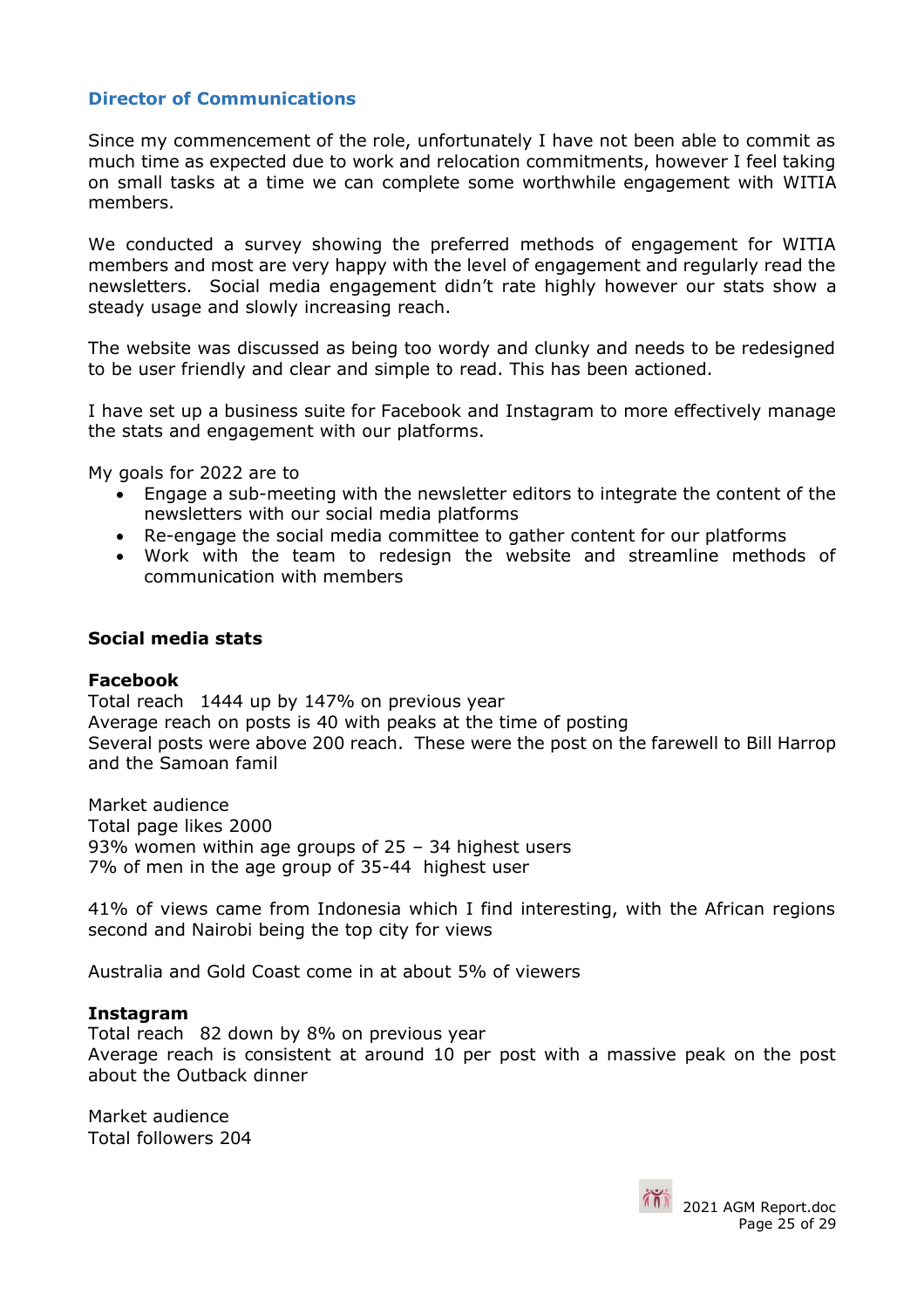72% women within age group 45 -54 being the most followers, however all age groups fare almost equally 28% men in the age group of 25-34 being most followers

Australia and Gold Coast are the most followers and users of Instagram with Tanzania and Ghana next and the United States showing a small following

## <span id="page-25-0"></span>**Director of Marketing – Africa**

Post covid tourism in Africa.

Generally, Africa seems to be helpless in this covid fight compared to the rest of the world.

Ghana and most west African countries started some initiatives to tap and promote the tourism industry. Unfortunately, covid interrupted. In west Africa a lot of focus is now on health care and infrastructure and regional stability( we have had two military coup in Mali and Guinea Bissa within a month).

Measure put in place so far is targeting domestic market as the stepping stone to revamp the sector. For me as pulling and pushing I realize It hasn't been so much of interest for most tourism enthusiast or practitioners'. So, I made a proposal to my African WITIA colleagues that we set a general virtual meeting with the public and interact. To be honest it is very difficult to convince these people, especially with the effect of covid because nobody got any financial support from their government. A lot are switching occupation and others suspended until further notice.

Maybe WITIA can launch it presence again in the regions. Currently Ghana and most west African countries are surviving on domestic tourism and these companies are those you can't easily walk to them as they are trying to capitalize on the little left. But like I said earlier I have proposed to my colleagues and we will keep the house updated on the turn out of that proposed virtual meeting

I will also like to take this opportunity to apologies for my absence. It was due to circumstance beyond control and I promise to do better in my next term if I get the approval.

Joseph Asameni Obiri, DOM Africa

## <span id="page-25-1"></span>**Director of Marketing - Australasia**

With another challenging year I have been able to organise an outing for our local Gold Coast WITIA members. We had a fabulous night at Australian Outback Spectacular, on Saturday 19<sup>th</sup> June. 18 members and partners attended and enjoyed a spectacular live show and delicious 3 course dinner. It was wonderful to catch up with friends and make new friends and support a local business.

Membership is an important part of our growth and when payment hasn't been received to renew membership I have followed up with members to renew their membership.

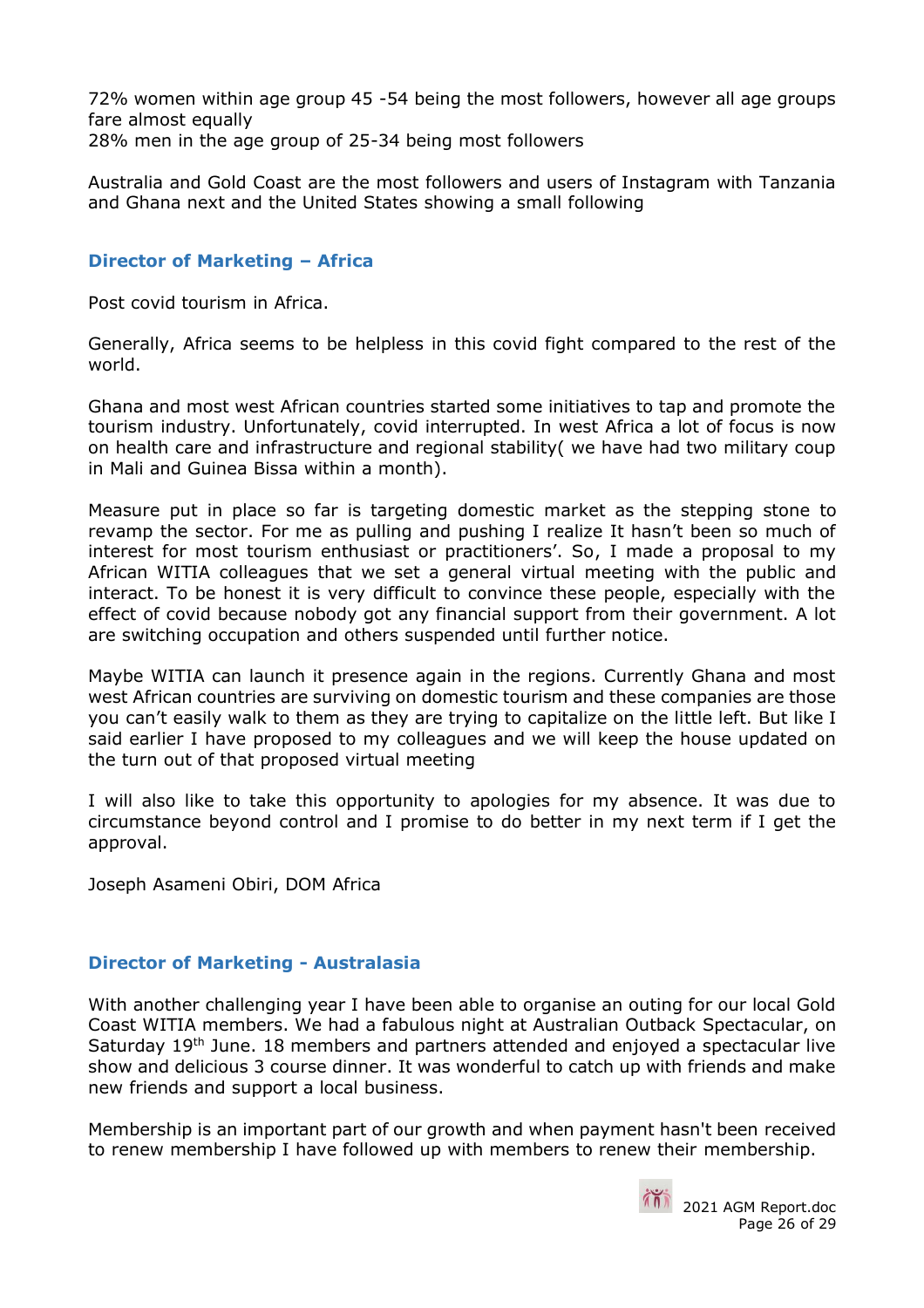I am currently organising a Christmas Function for our members to attend in November, more news to come on the venue soon. We all like a party in the festive season and celebrate another year.

<span id="page-26-0"></span>Sally Deane, DOM Australasia

## **Director of Marketing – Europe**

<span id="page-26-1"></span>Vacant

## **Director of Marketing - Americas**

As Director of The America's and having joined the WITIA Board of Director's recently it has been my pleasure to get to know the members better. I hope to reach out more to our member's in the America, and start to host Zoom "Hands of Friendship" meeting every other month to share the latest happenings and updates from our members. We will start this in September with a scheduled sharing of local destinations from our members (Following the general Hands of Friendship model).

I have also been focused on spreading the word about WITIA to local tour guides and companies to encourage them to join WITIA to expand our vendor / tour guide membership that will hopefully start to become a "Preferred Vendor group" for our members. This may lead to special marketing and commission benefits that would be available to WITIA Members. We will see what that comes to especially with our new web-site.

I hope to continue the goals to build relationships within the organization, and especially with The America's as the Covid-19 Pandemic ends and Travel returns to the World - Connections and relationships will continue to be a major importance and I hope to develop these opportunities within WITIA.

We will also be discussing the opportunity to work together to help women in Tourism grow their business, handle their local issues and become partner's in the world of Tourism.

I am looking forward to an exciting and positive return to Tourism in The America's.

Thank you for your support and looking forward to our coming year.

Cindy Passannante, Director of The America's 503 658-5646 email: cptrips@aol.com

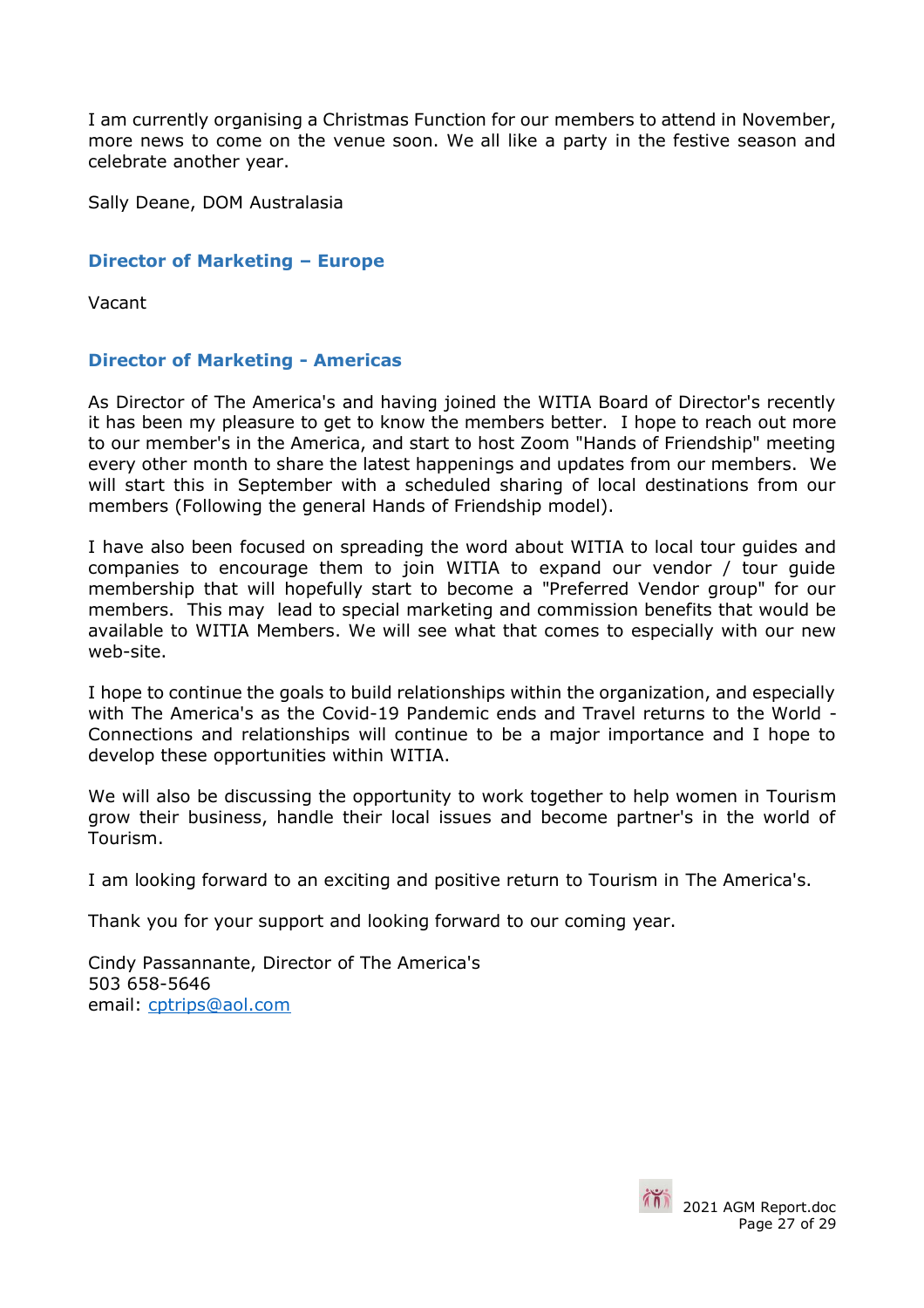## <span id="page-27-0"></span>**Report on Sponsorship and Global Partners**

I am Kerry Brooks from Gold Coast Australia and for the past 14 years I have looked after the WITIA Sponsorship and Global Partners.

Firstly, I would like to acknowledge our Gold Sponsor, Eileen Mellor, owner of Worldwide ....... more than just print - on the Gold Coast Australia. As well as being a dear friend to many WITIA members, here and overseas, Eileen is a loyal and generous supporter of WITIA. Over the years she has provided printing of brochures, AGM booklets and business cards. I therefore like to promote Eileen and Worldwide ……. more than just print - as widely as possible in order to encourage our members to acknowledge her generosity by translating that generosity into return business.

A popular feature of the WITIA website is the Global Partner area. Being a Global Partner gives the member's business added exposure through a live link from the public area of our website directly to their website, plus a direct link to their website from every issue of WITIA WORKS! Each WITIA WORKS! Also contains a profile of a Global Partner. Another important WITIA benefit is the bi-monthly WITIA NETWORKS! in which WITIA members are invited to promote their businesses at no cost (up to 200 words) with a link back to their websites. Global Partner ads are specifically flagged to denote the member's additional support of our Alliance's goals. Both WITIA publications are distributed to all WITIA members plus over 2700 travel professionals worldwide.

The logos of Global Partners are on continuous rotating display on the left hand side of the home page of the website - www.witia.org. There is also a Global Partner tab on the menu (under Members) that includes a short description of each company.

Where else will you get such exposure for \$125 per year in addition to their annual membership?

To further promote our Global Partners I endeavor to post Global Partner's posts to the WITIA Facebook Page, WITIA VIP Group on Facebook and Instagram. This transcribes to further exposure. Encouraging the Global Partner's to regularly post will be something which will be pursued.

Presently Educationals are on hold as we ride out the Global Pandemic. On their resumption, we will again look to members and friends of WITIA to promote their business through sponsorship of delegate bags/promotional items for inclusion in the delegate bags/lanyards and badges.

Kerry Brooks, Sponsorship & Global Partners Coordinator